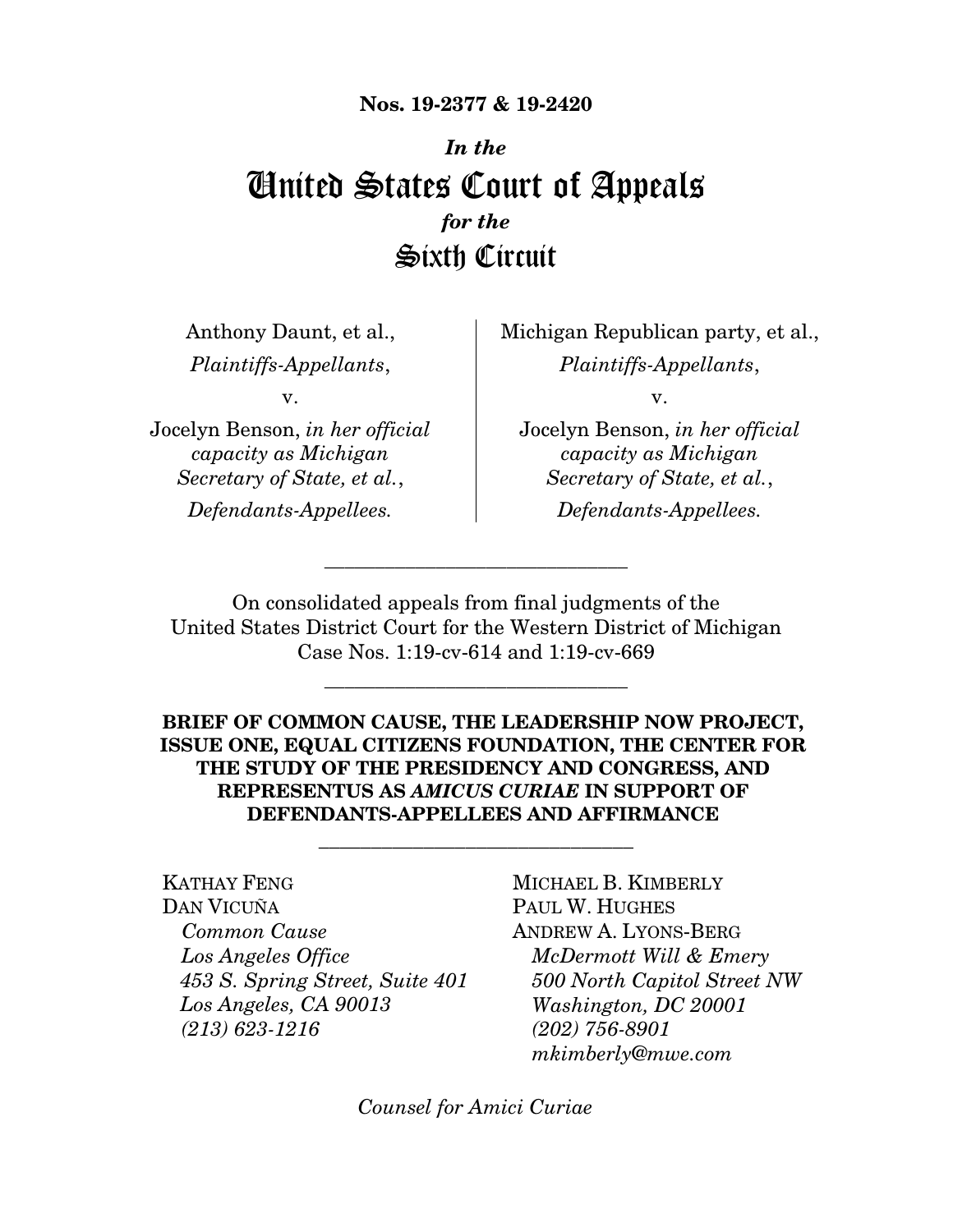# **TABLE OF CONTENTS**

| Ι. | Experience shows that, to be effective, redistricting |                                                                                                               |  |
|----|-------------------------------------------------------|---------------------------------------------------------------------------------------------------------------|--|
|    |                                                       | A. Limiting the role of political insiders has been<br>increasingly at the heart of state-level redistricting |  |
|    |                                                       | B. The worst examples of destructive, antidemocratic<br>behavior in redistricting are perpetrated by          |  |
|    |                                                       | II. American social and economic prosperity depends on                                                        |  |
|    |                                                       |                                                                                                               |  |

# **TABLE OF AUTHORITIES**

# **Cases**

| Ariz. State Legislature v. Ariz. Indep. Redistricting Comm'n, |  |
|---------------------------------------------------------------|--|
| Benisek v. Lamone,                                            |  |
| Gill v. Whitford,                                             |  |
| League of Women Voters of Fla. v. Detzner,                    |  |
| Rucho v. Common Cause,                                        |  |

# **Constitutions, statutes, and codes**

| Alaska Const. |  |
|---------------|--|
|               |  |
|               |  |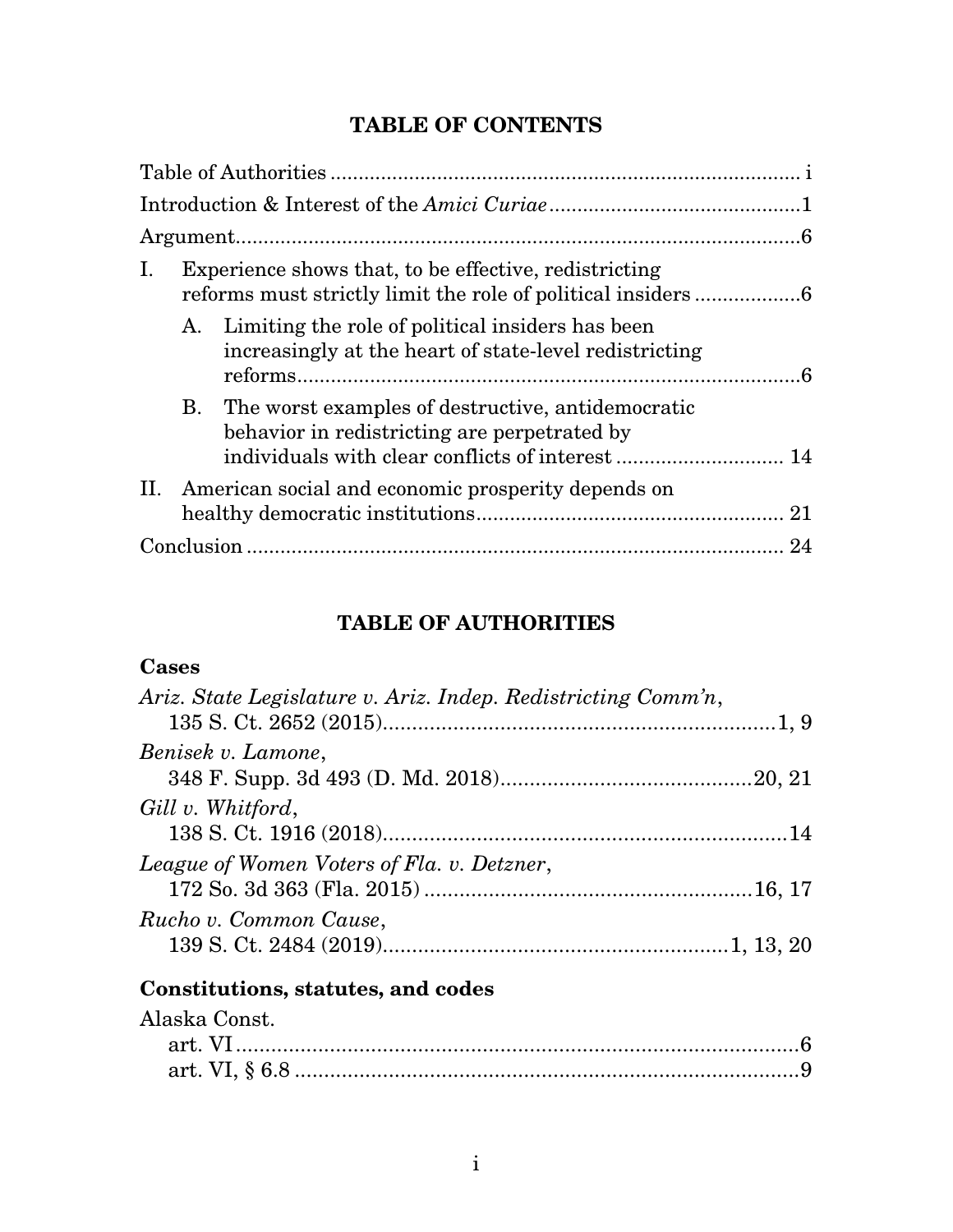# Constitutions, statutes, and codes-continued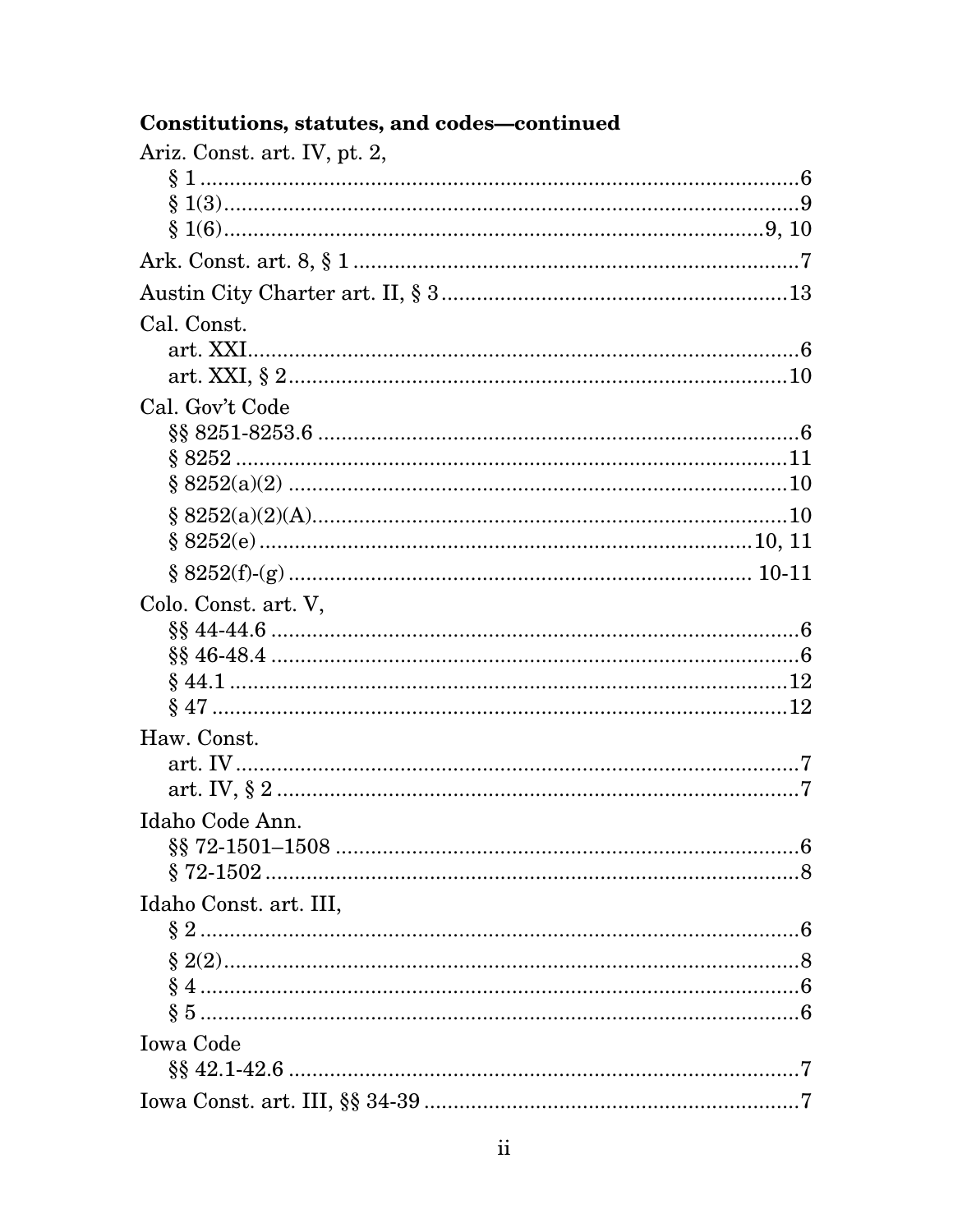| Constitutions, statutes, and codes-continued                  |
|---------------------------------------------------------------|
|                                                               |
| Mich. Const.                                                  |
|                                                               |
|                                                               |
|                                                               |
|                                                               |
| Ohio Const.                                                   |
| Pa. Const. art. II,                                           |
| <b>Utah Code</b>                                              |
| Wash. Const. art. II,                                         |
| <b>Other authorities</b>                                      |
| California Local Redistricting Project, Ordinance Database 13 |
|                                                               |
| D. Theodore Rave, <i>Politicians As Fiduciaries</i> ,         |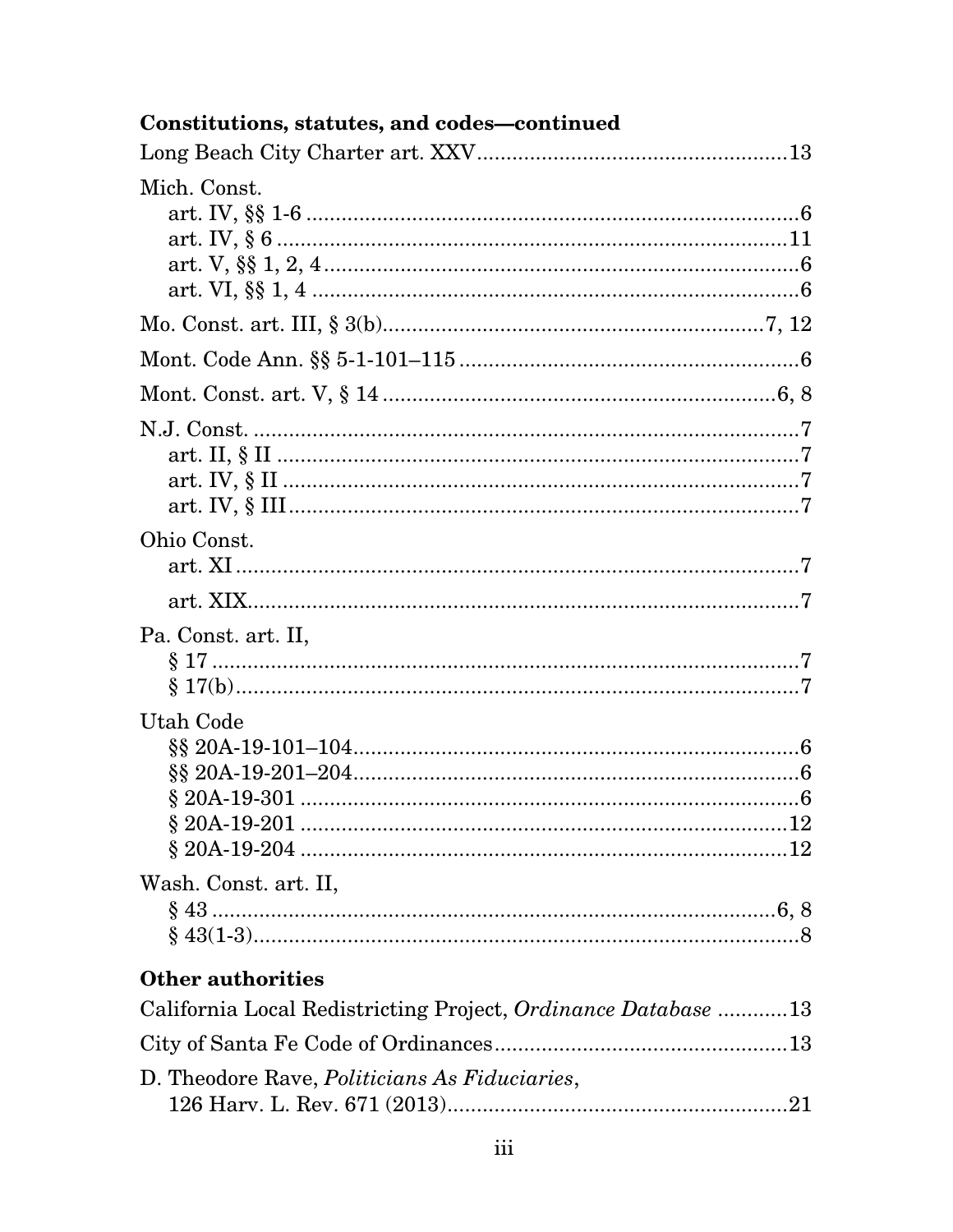# **Other authorities—continued**

| Daniel R. Ortiz, Got Theory?,                                                                                                                                             |
|---------------------------------------------------------------------------------------------------------------------------------------------------------------------------|
| Daron Acemoğlu, et al., Democracy Does Cause Growth,<br>NBER Working Paper No. 20004 (Mar. 2014)  22-23                                                                   |
| Daron Acemoğlu, et al., Democracy and Economic                                                                                                                            |
| Editorial, <i>Prop.</i> 27 would strangle redistricting reform in<br><i>the cradle</i> , Orange County Register (Sept. 17, 2010)16                                        |
|                                                                                                                                                                           |
|                                                                                                                                                                           |
| Kathleen McGrory and Michael Van Sickler,<br>Emails detail GOP consultants' mission to circumvent Fla.'s<br><i>gerrymandering ban</i> , Tampa Bay Times (Nov. 24, 2014)18 |
| Michael E. Porter, et al., A Recovery Squandered,                                                                                                                         |
| Mike Miller on Mike Collins: 'Fake News' from a 'partisan hack',                                                                                                          |
| Ohio A. Philip Randolph Institute v. Householder,                                                                                                                         |
| Rev. Code Wash.                                                                                                                                                           |
|                                                                                                                                                                           |
| Rich Exner, <i>Emails</i> , <i>documents are stark reminder of</i><br>Ohio's secret gerrymandering processm (Nov. 1, 2017) 18                                             |
| Robert Wang, 16th District lines drawn around Timken                                                                                                                      |
| S. Con. Res. 18-004, 71st. Gen. Assemb. (Colo. 2018)11                                                                                                                    |
| S. Con. Res. 18-005, 71st. Gen. Assemb. (Colo. 2018)11                                                                                                                    |
| Theodore R. Boehm, Gerrymandering Revisited—Searching                                                                                                                     |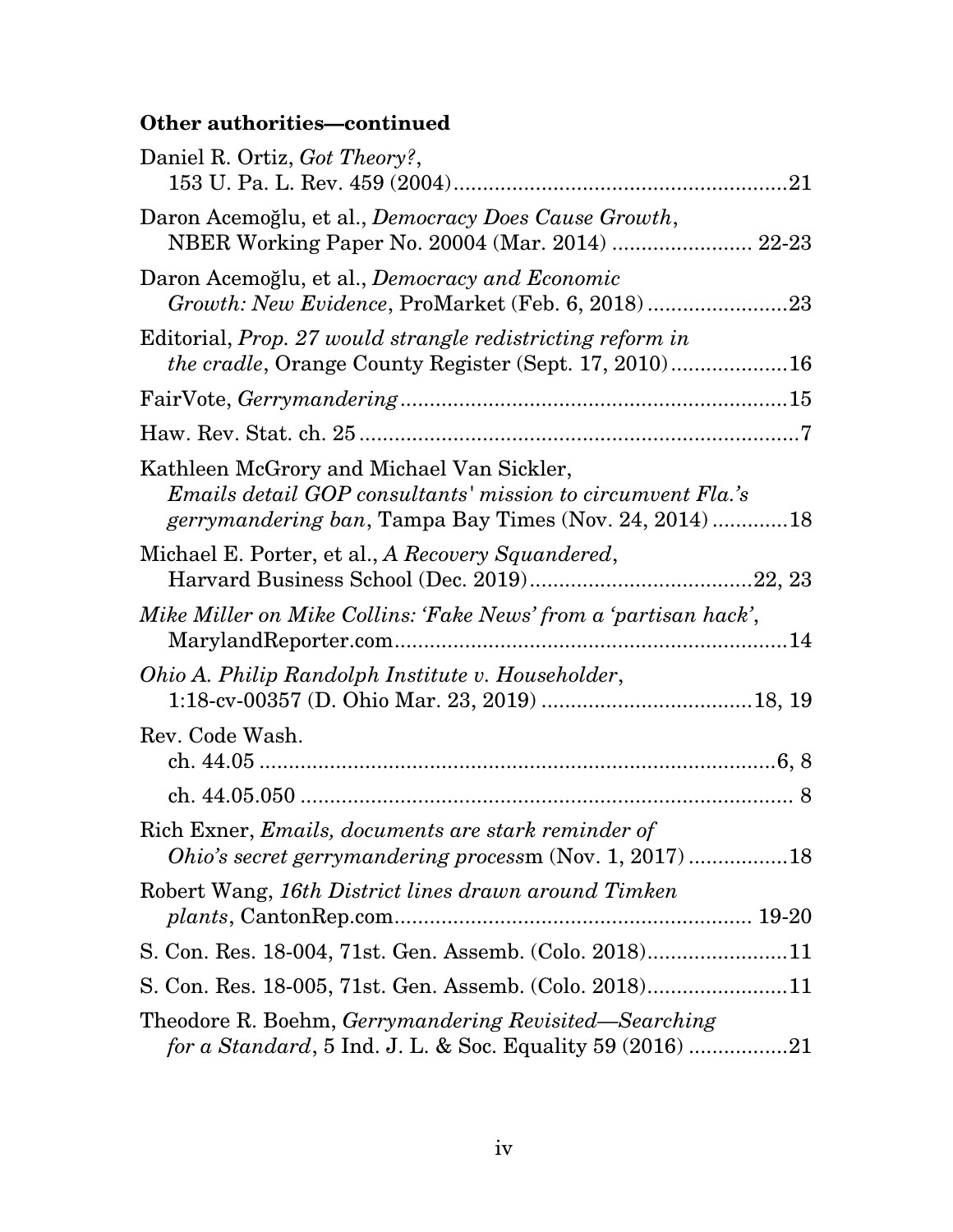#### **CORPORATE DISCLOSURE STATEMENT**

Pursuant to Sixth Circuit Rule 26.1, *amici curiae* Common Cause, The Leadership Now Project, Issue One, Equal Citizens Foundation, and the Center for the Study of the Presidency and Congress make the following disclosures:

1. Are *amici* subsidiaries or affiliates of a publicly owned corporation? **No.** 

2. Is there a publicly owned corporation, not a party to the appeal, that has a financial interest in the outcome? **No.** 

> /s/ *Michael B. Kimberly* Counsel for *Amici Curiae*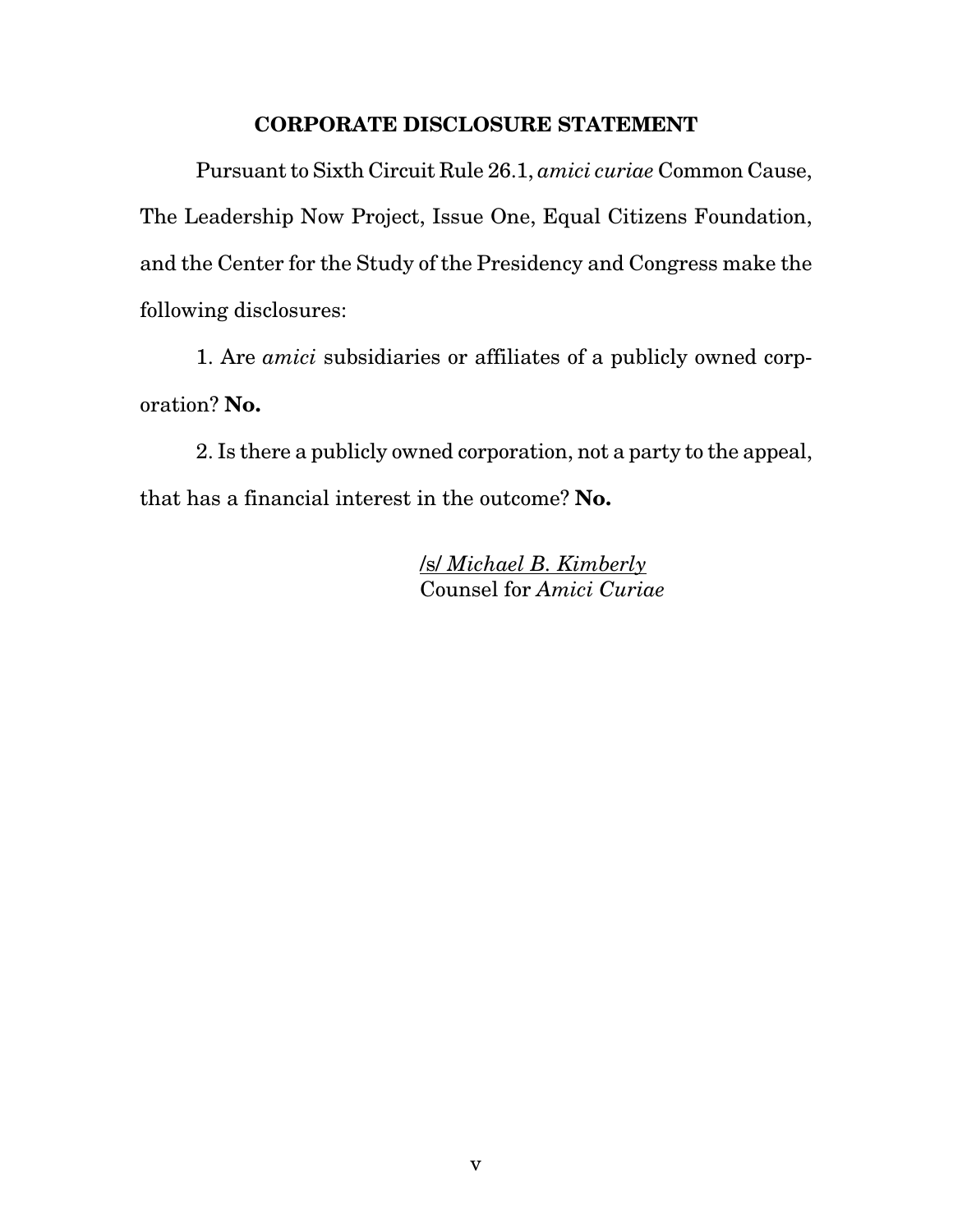#### **INTRODUCTION & INTEREST OF THE** *AMICI CURIAE***\***

It is an understatement to say that redrawing district lines is susceptible to "manipulation . . . by politicians." *Ariz. State Legislature v. Ariz. Indep. Redistricting Comm'n*, 135 S. Ct. 2652, 2672 (2015). In fact, partisan redistricting by political insiders is nothing short of election-rigging, and it is deeply "incompatible with democratic principles." *Id*. at 2658.

Unable to rely on the federal courts to prevent partisan gerrymandering (*see Rucho v. Common Cause*, 139 S. Ct. 2484 (2019)), an increasing number of concerned citizens are addressing the root cause of the problem—the drawing of district lines by conflicted political insiders—by other means. Citizens in dozens of States across the country have passed laws or state constitutional amendments—each more or less in the mold of Michigan's Article IV  $\S 6(1)(B)-(C)$ —establishing independent redistricting commissions populated by private citizens free from political conflicts of interest. This citizen-driven policy solution shows great promise for addressing the blight of partisan gerrymandering.

-

<sup>\*1</sup> All parties have consented to the filing of this brief. Pursuant to Rule 29(a)(4), *amici* state that no party's counsel have authored this brief in part or in whole, and no person (other than *amici*, their members, and their counsel) have contributed money to fund the preparation or submission of this brief.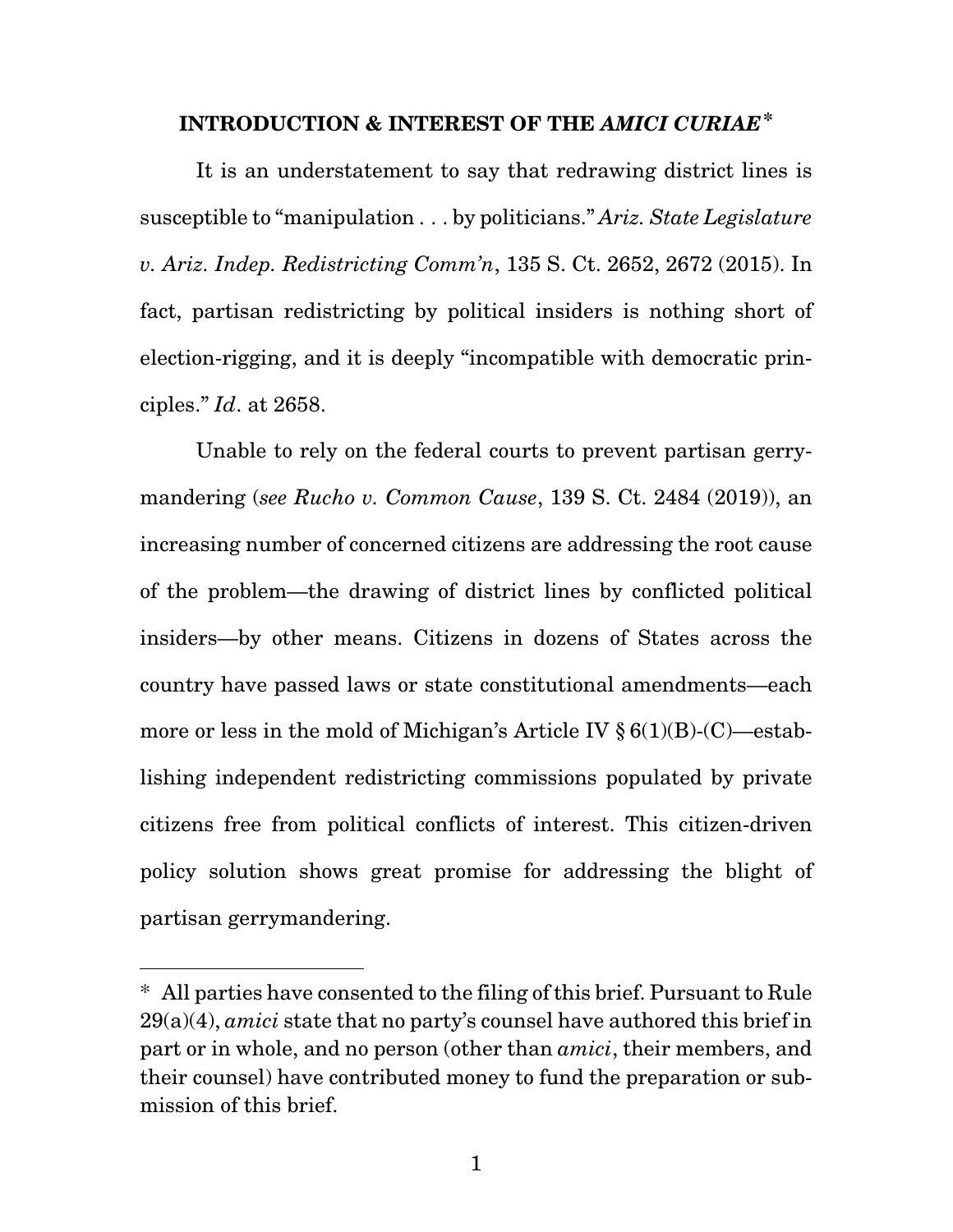Appellants effectively ask this Court to put an end to these efforts. To do so would be a double blow to democracy. First, Michigan voters of all political stripes overwhelmingly supported Article IV § 6(1)(B)-(C). They did so because they understand that the process for drawing congressional and legislative districts must be nonpartisan and transparent if it is to be fair. This Court should not overturn the expressed political will of Michigan voters.

Second, and perhaps more fundamentally, the citizen-driven independent commissions are intended to protect the Nation's democratic institutions from the damaging and antidemocratic influence of entrenched political insiders. Recent experience shows beyond dispute that the exclusion of political insiders from independent redistricting commissions is indispensable to the achievement of such commissions' objectives. If the Court were to overturn the expressed will of Michigan voters in this particular instance, therefore, it would inflict a compounding injury, categorically diminishing the value and effectiveness of the franchise moving forward.

The consequences of such a ruling would be more than a mere abstraction. Less democratic elections produce less responsive government institutions, which in turn are less able to govern effectively. And a nation that is not effectively governed cannot thrive; there is overwhelming academic and economic consensus that a society's economic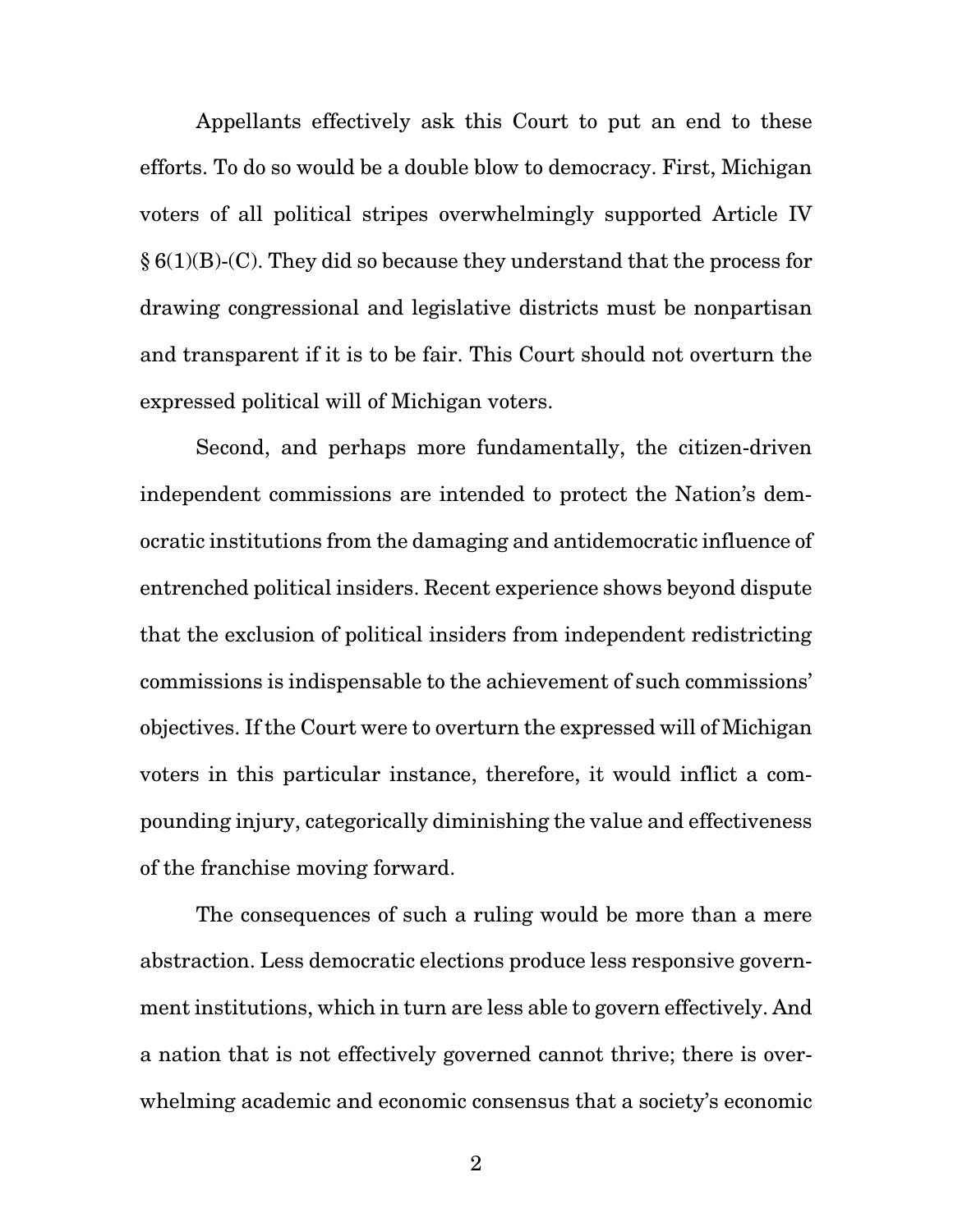prosperity is directly correlated with the strength of its democratic processes. It is therefore no overstatement to say that the success of the American experiment is on the line.

Opposing appellants' efforts to undermine democracy is central to the mission of each *amicus* signing this brief.

**Common Cause** was founded by John Gardner in 1970 as a nonpartisan "citizens lobby" whose primary mission is to protect and defend the democratic process and make government accountable and responsive to the interests of ordinary people, not merely to those of special interests. Common Cause is one of the Nation's leading democracy organizations and has over 1.1 million members nationwide and local chapters in 35 states. Common Cause has been a leading advocate of gerrymandering and campaign finance reforms.

**The Leadership Now Project** is a non-profit, non-partisan membership organization taking action to fix American democracy. Founded and incubated by a group of Harvard Business School alumni in 2017, Leadership Now's national membership of business, academic, and policy leaders are working to reform and reinvigorate the American political system. Leadership Now is focused in particular on increasing voter participation, ensuring secure elections, ending gerrymandering and moving to independent redistricting, increasing transparency for political spending, and uniting the business community around innova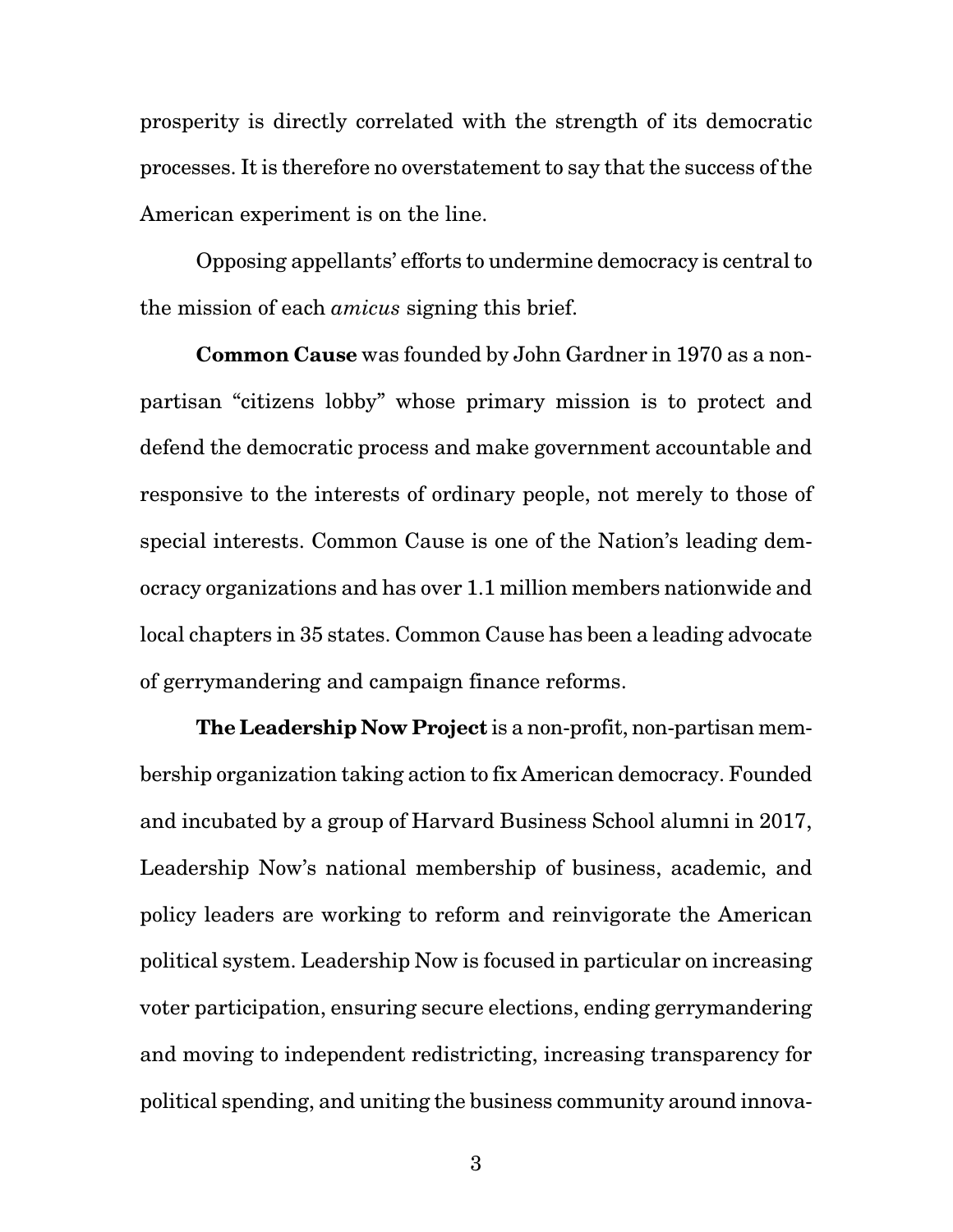tion and ideas for a modern democracy.

**Issue One** is a non-profit, cross-partisan political reform group based in Washington, D.C. It works to unite Republicans, Democrats, and independents to fix America's broken political system. A central program for Issue One is the ReFormers Caucus, a group of former members of Congress, governors, and federal cabinet officials. The Caucus is instrumental in finding commonsense, bipartisan solutions to some of the greatest political reform issues of our time.

**Equal Citizens Foundation** was founded by Harvard Law Professor Lawrence Lessig to bring litigation, engage in public education, and conduct research, all with the goal of promoting equal political rights for our citizens regardless of where they live, how much money they have, or what their political views are. Equal Citizens is committed to the idea that protecting citizens' equal political rights will help end the dysfunction that makes it so difficult for our current government to provide fair and practical solutions to people's problems. Because gerrymandering is anathema to this idea, protecting a state's use of independent commissioners to draw district lines is central to Equal Citizens' mission.

**The Center for the Study of the Presidency and Congress** is a nonpartisan, nonprofit organization dedicated to the evaluation of modern public policy questions informed by the lessons of history. It

4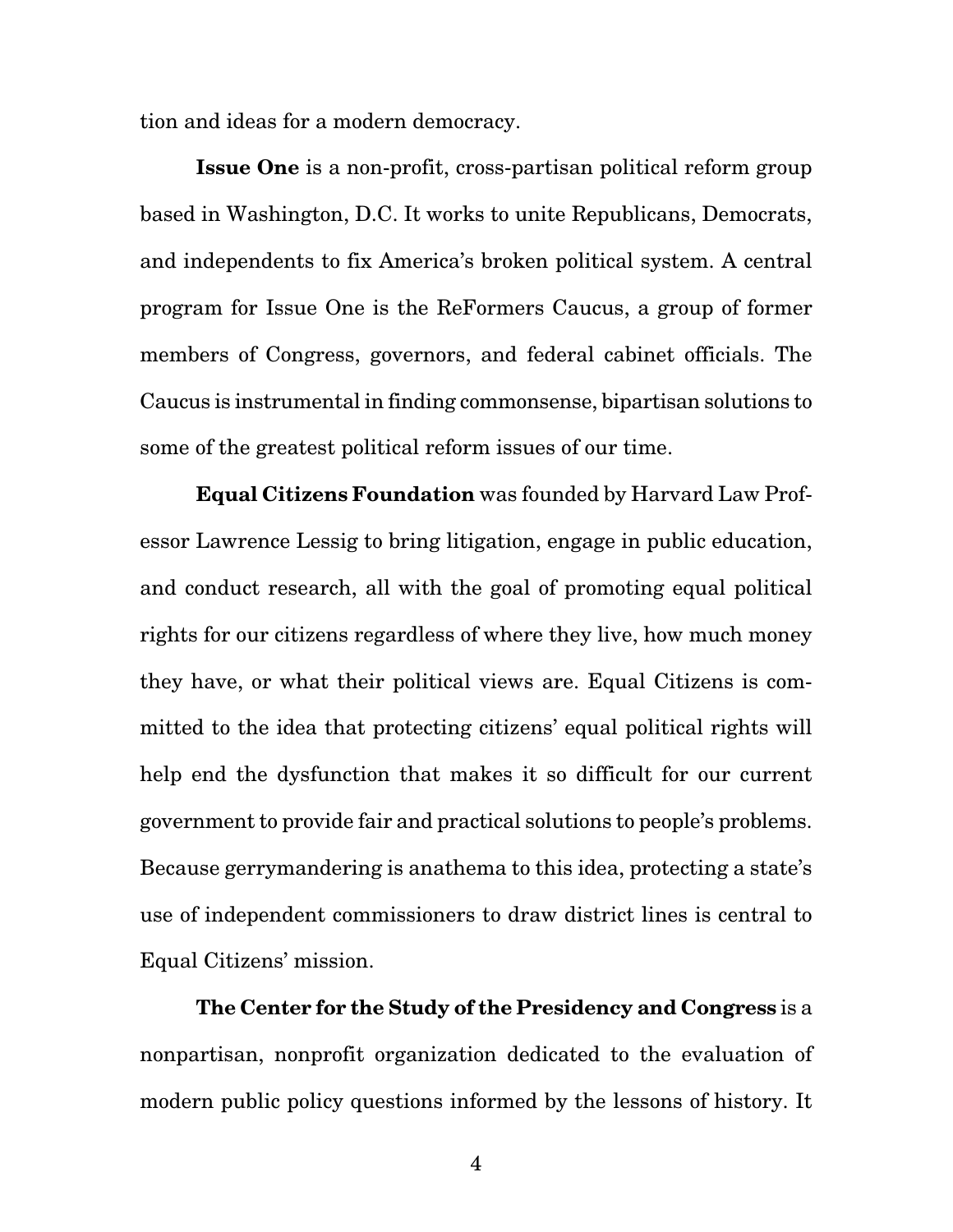aims to promote effective and efficient functioning of government, which includes adequate and just representation of the people. Among the reforms that the Center is pursuing are redistricting reform, to ensure that district borders do not unfairly disadvantage one group based on political affiliation; and ranked choice voting, to promote representation that reflects a broad swath of the electorate.

**RepresentUs** brings together conservatives, progressives, and everyone in between to pass powerful anti-corruption laws that fix America's broken elections. As a non-partisan non-profit launched in 2012, RepresentUs leads and supports campaigns across the United States to take redistricting out of the hands of partisan actors and put voters in control. RepresentUs and its hundreds of thousands of members nationwide recognize that gerrymandering is a corrupt practice that rigs elections and takes the power away from voters.

*Amici* are diverse in their backgrounds and beliefs, but they are united in their conviction that partisan redistricting is unfair, undemocratic, and a threat to a healthy society. American prosperity depends on accountable and fairly elected leaders. The Court should affirm.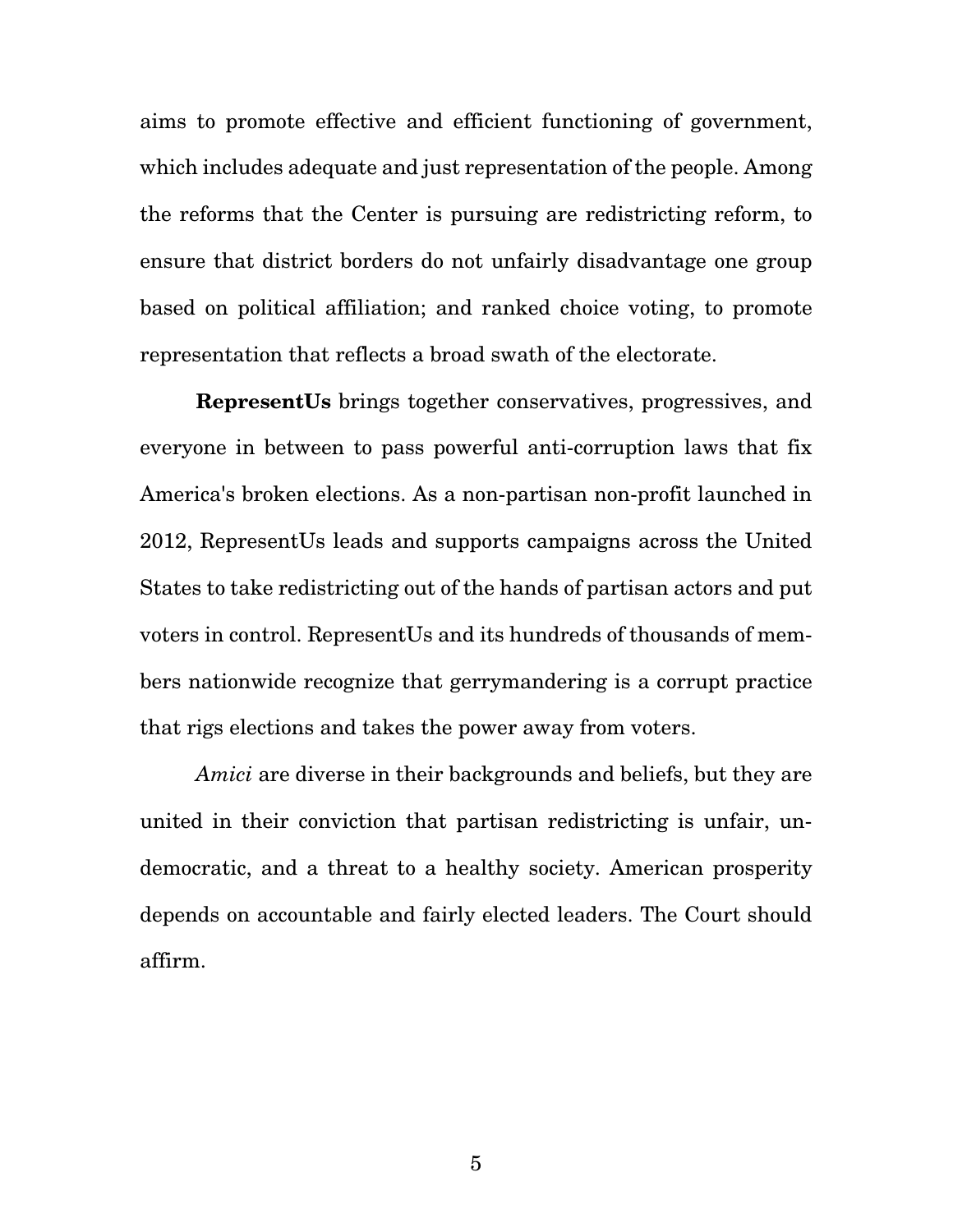#### **ARGUMENT**

### **I. EXPERIENCE SHOWS THAT, TO BE EFFECTIVE, REDISTRICTING REFORMS MUST STRICTLY LIMIT THE ROLE OF POLITICAL INSIDERS**

Limiting the role of political insiders in redistricting is a common feature of recent reforms, and it is essential to the achievement of these reforms' objectives.

## **A. Limiting the role of political insiders has been increasingly at the heart of state-level redistricting reforms**

Independent redistricting commissions have proliferated in recent years. As of 2019, seventeen States had passed measures designed in one way or another to reduce political manipulation of the redistricting process. These include eight States that have created fully independent citizen commissions;<sup>1</sup> one that has created an independent advisory commission;2 five that have created commissions that include various combinations of legislators, statewide elected officials, and non-pol-

 $\overline{a}$ 

<sup>1</sup> Alaska Const. art. VI; Ariz. Const. art. IV, pt. 2, § 1; Cal. Const. art. XXI; Cal. Gov't Code §§ 8251-8253.6; Colo. Const. art. V, §§ 44-44.6, 46- 48.4; Idaho Const. art. III, §§ 2, 4, 5; Idaho Code Ann. §§ 72-1501–1508; Mich. Const. art. IV, §§ 1-6; *id.* at art. V, §§ 1, 2, 4; *id.* at art. VI, §§ 1, 4; Mont. Const. art. V, § 14; Mont. Code Ann. §§ 5-1-101–115; Wash. Const. art. II, § 43; Rev. Code Wash. ch. 44.05.

<sup>2</sup> Utah Code §§ 20A-19-101–104, 20A-19-201–204, 20A-19-301.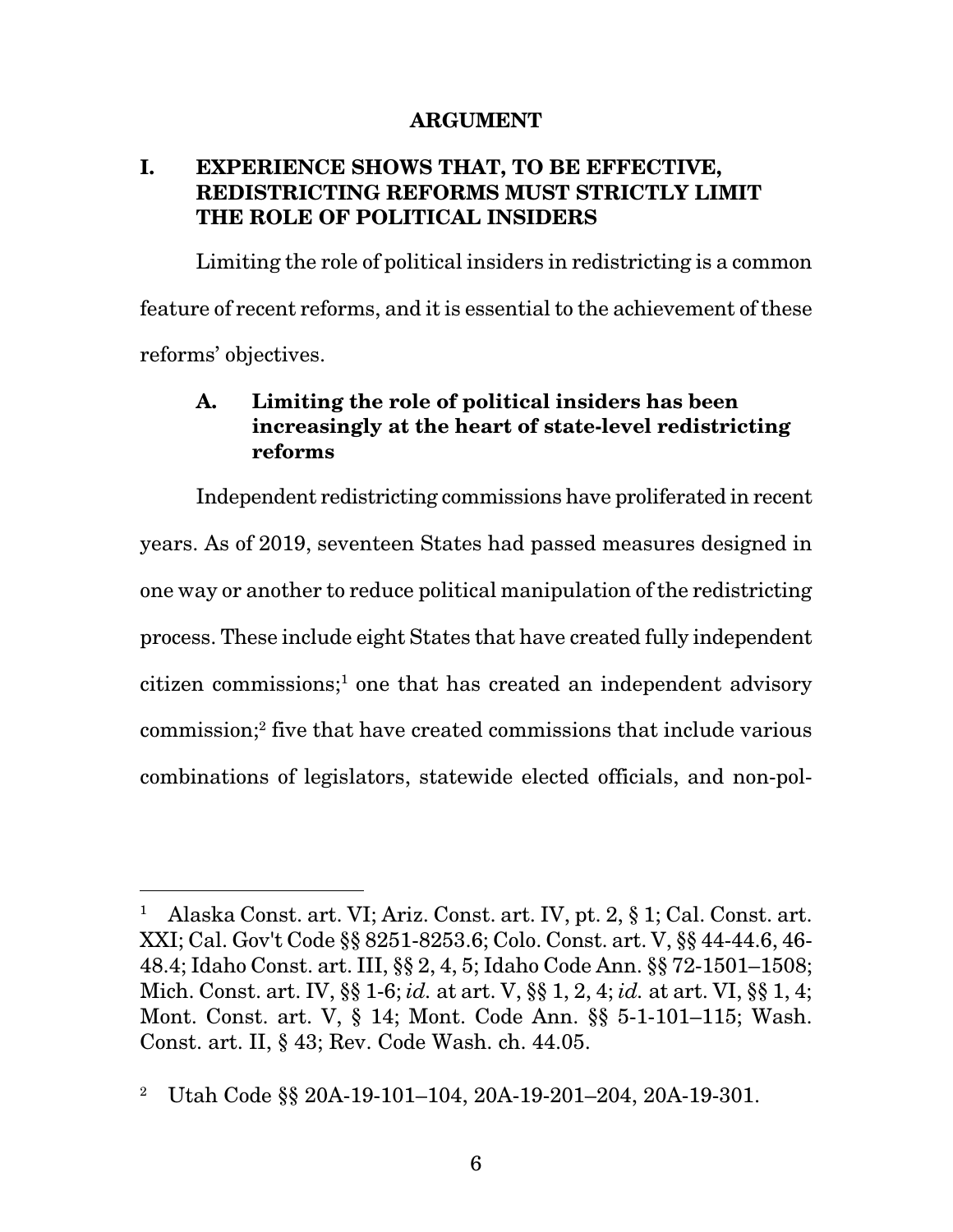iticians;3 and two that have empowered other non-partisan entities to draw congressional and legislative district lines.4 The evolution of these redistricting reforms over the past 50 years demonstrates that, if they are to be successful, the role of political insiders must be strictly limited.

*Early efforts at reform.* In 1936, Arkansas voters used the ballot initiative process to create the first redistricting body designed to be an alternative to the legislature. Ark. Const. art. 8, § 1. Although it took power from legislators themselves to draw their own districts, it handed that power to alternative political insiders: the governor, secretary of state, and attorney general.

Some time later, in 1968, Hawaii and Pennsylvania created balanced redistricting commissions. Haw. Const. art. IV, § 2; Pa. Const. art. II, § 17(b). Elected officials were permitted to participate in these commissions, but the relevant state laws mandated appointment of an equal number of Democrats and Republicans, along with a neutral tiebreaker commissioner.

 $\overline{a}$ 

<sup>3</sup> Ark. Const. art. 8, § 1; Haw. Const. art. IV; Haw. Rev. Stat. ch. 25; N.J. Const. art. II, § II; *id*. at art. IV, § II; *Id*. at art. IV, § III; Ohio Const. art. XI; *id*. at art. XIX.; Pa. Const. art. II, § 17.

<sup>4</sup> Iowa Const. art. III, §§ 34-39; Iowa Code §§ 42.1-42.6; Mo. Const. art. III, § 3(b).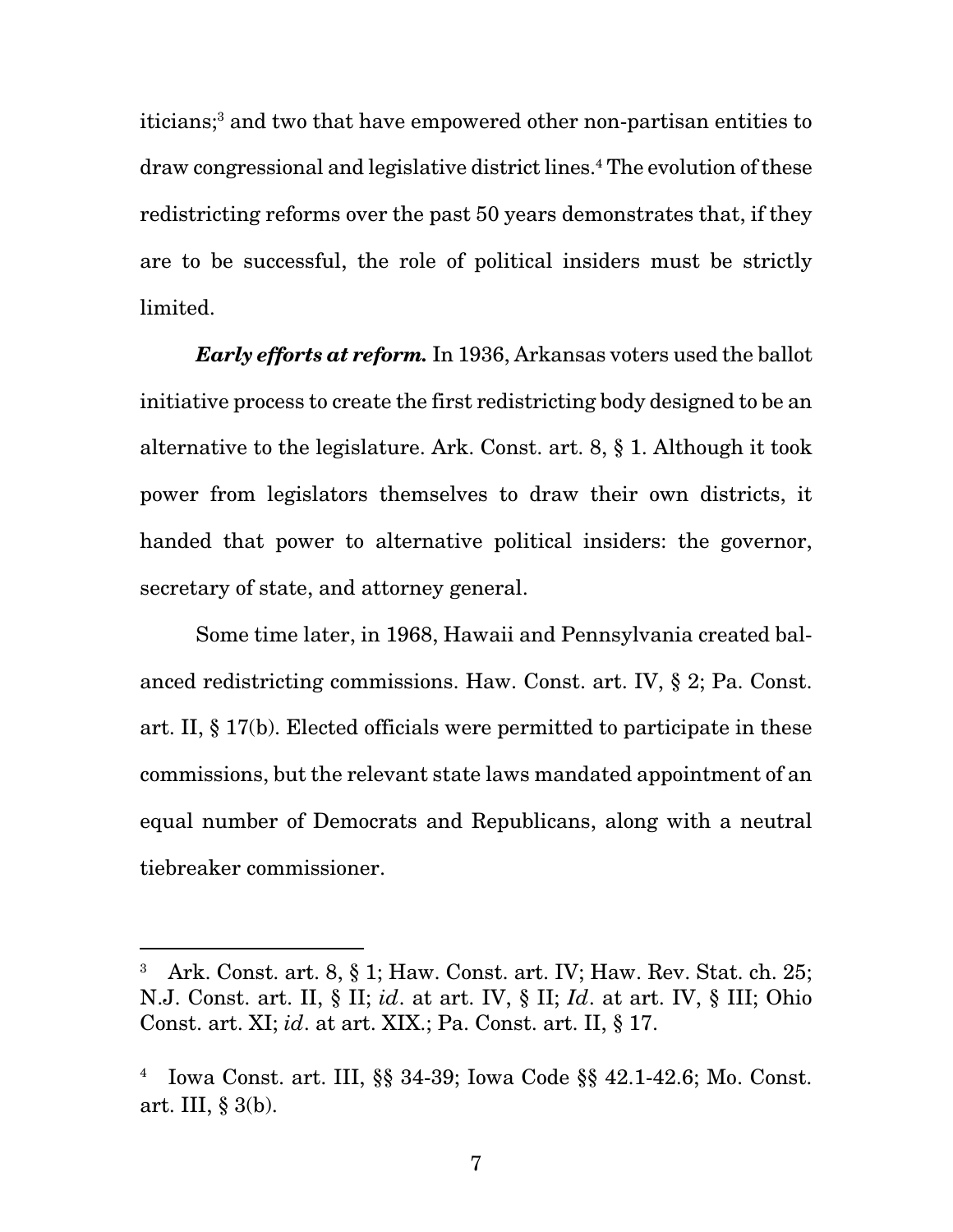*Conflict-of-interest bans.* Recognizing that true reform required a removal of politics from redistricting, States soon began experimenting with redistricting commissions that prohibited service by conflicted political insiders. Montana created the first such commission during its 1972 constitutional convention. Mont. Const. art. V, § 14. The Montana state constitution now mandates partisan balance and prohibits "public officials" from serving.

Washington's five-person redistricting commission, created soon thereafter in 1983, has similar restrictions. Wash. Const. art. II, § 43. It provides for partisan balance by giving one selection each to the leaders of the majority and minority parties in each chamber of the legislature. The initial four Washington commissioners then select a fifth nonvoting chair. None of the five members may have served as elected officials or candidates for elective office during the two years prior to their appointment or worked as lobbyists during the one year prior. Wash. Const. art II, § 43(1-3); Rev. Code Wash. ch. 44.05.050. Idaho placed very similar restrictions on who could serve on the six-person redistricting commission it created by constitutional amendment in 1994. Idaho Const. art. III, § 2(2); Idaho Code § 72-1502.

Alaska did not mandate partisan balance in the 1994 creation of its citizen redistricting commission, but it did pass a conflict of interest restriction. Alaska allows its governor, chief justice, and leaders of the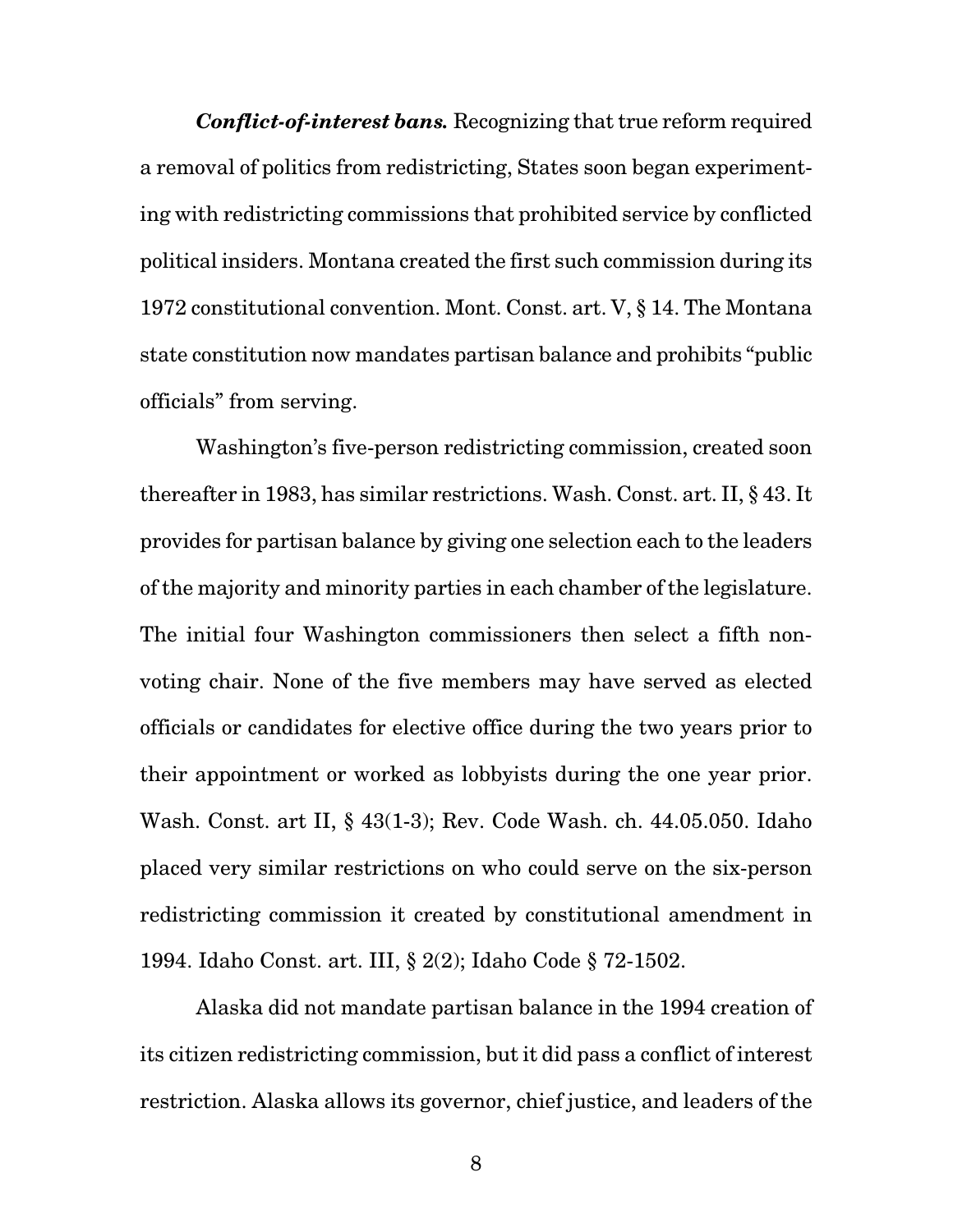majority party (but not the minority party) to each select one commissioner. Alaska Const. art. VI, § 6.8. At the same time, it prohibits sitting elected officials and public employees from serving on its redistricting commission.

*Present-day redistricting reforms.* If there is any single thread running through the most recent phase of redistricting reforms, it is the recognition that successful reform requires significant restrictions on the roles of elected officials and those active in partisan politics.

In 2000, Arizona voters adopted Proposition 106, creating a fiveperson citizen redistricting commission. *Ariz. State Legis. v. Ariz. Indep. Redistricting Comm'n*, 135 S. Ct. 2652, 2658 (2015). Citizens interested in serving are welcome to apply, but Arizona created a screening process that eliminates disqualified applicants from the pool before legislators can make commission appointments. The Arizona Constitution also includes expanded categories of individuals who are prohibited from service on the commission. In addition to excluding sitting or recent elected officials and lobbyists—commonly prohibited in other States—officers of political parties and of candidates' campaign committees are likewise barred. Ariz. Const., art. IV, pt. 2, § 1(3). The leaders of the majority and minority parties in each house of the legislature are entitled to appoint one commissioner each, but their options are limited to the pre-screened pool of applicants. *Id*. § 1(6). The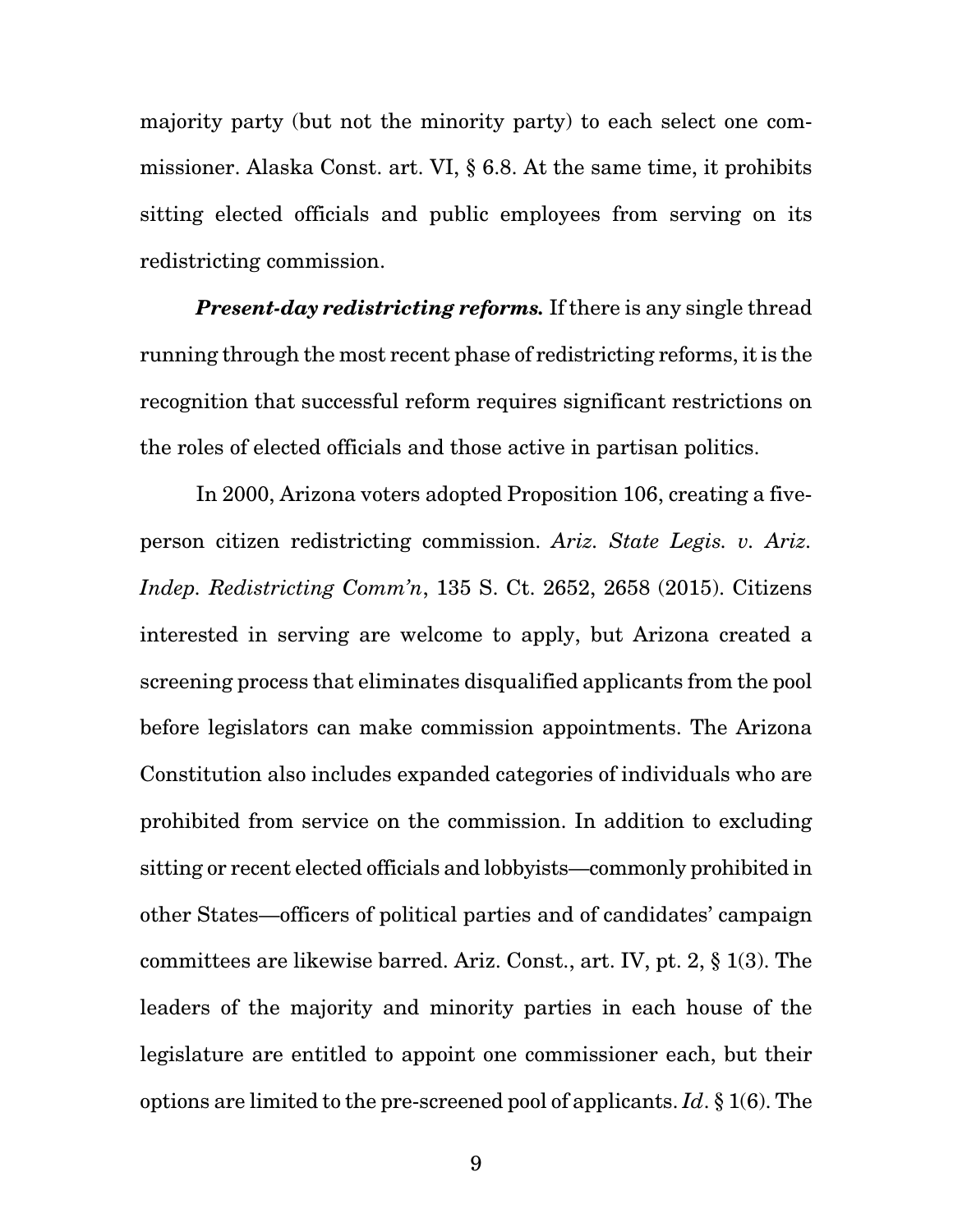first four appointees choose a neutral fifth member, who may not be a member of the two major parties, to serve as chair. *Id*.

In 2008 and 2010, California voters approved ballot initiatives that surpassed every previous redistricting reform in its exclusion of political insiders from the redistricting process. Cal. Const., art. XXI, § 2. California law tasks the Citizens Redistricting Commission with drawing congressional, Board of Equalization, and state legislative districts. California law bars a range of conflicted individuals from serving on the redistricting commission: current and recent officeholders and candidates, paid campaign staff and consultants, political party committee members, lobbyists, major donors to political campaigns, and relatives and paid staff of either the governor or any elected officials whose districts are being drawn. Cal. Gov't Code § 8252(a)(2). California voters also added a longer lookback period of ten years for those categories. *Id.* §  $8252(a)(2)(A)$ .

California's commissioner selection process also strictly limits the role of elected officials: California legislators can strike a limited number of applicants after applicants have been screened for conflicts of interest, but legislators do not make any direct appointments. Cal. Gov't Code § 8252(e). Following the screening and striking process, eight applicants are chosen at random, and those eight select the final six commissioners to ensure diversity on the commission. *Id*. § 8252(f)-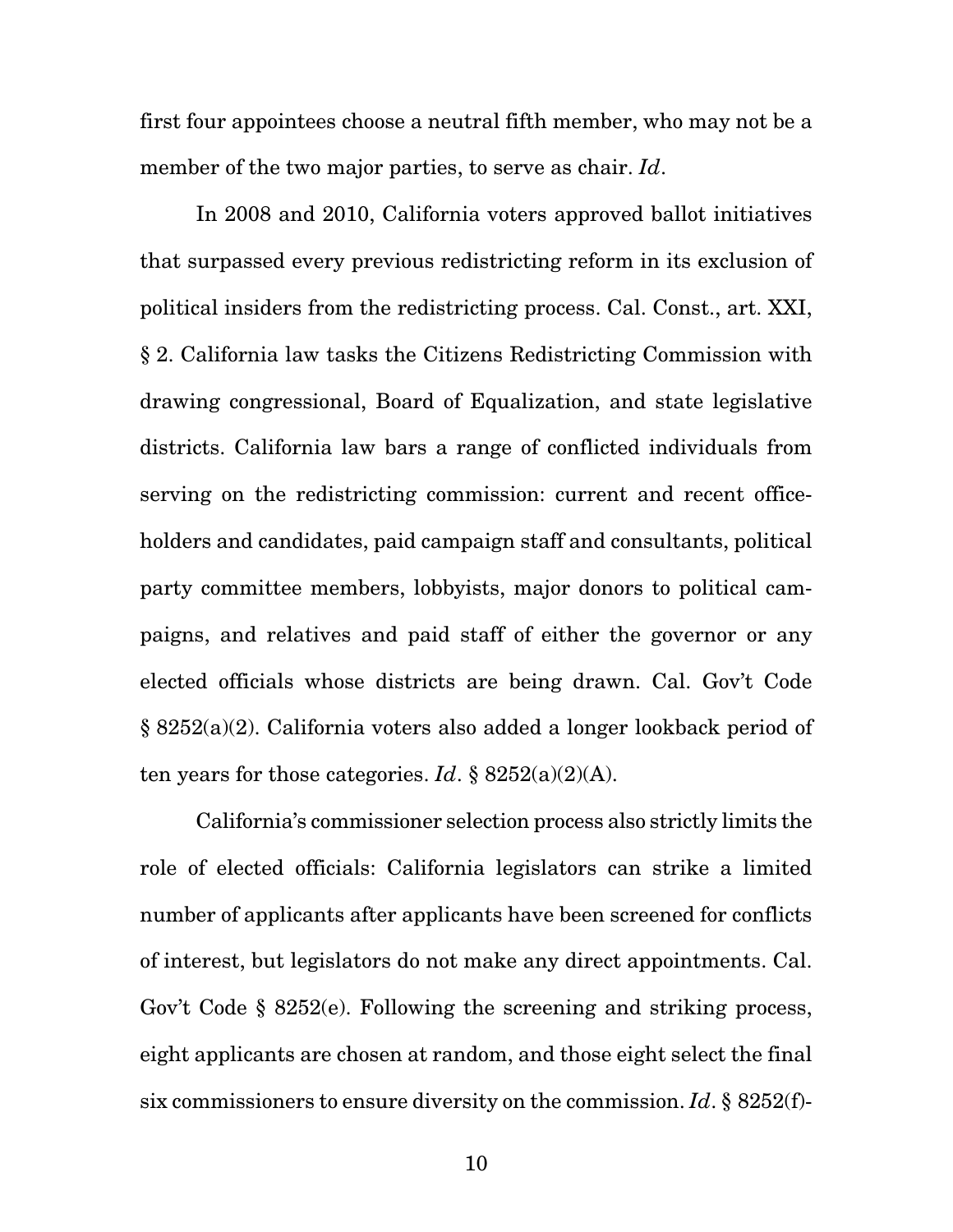(g). Through all of this, guardrails are in place to ensure that the final commission comprises five voters registered with the state's largest party by registration, five who are registered with the second largest party by registrations, and four who are registered with neither of the two major parties. *Id*.

The most recent phase of state-specific efforts came in 2018, when an unprecedented five States passed redistricting reform. The three states that created citizen redistricting commissions greatly limited or completely eliminated the role elected officials play in the process.

In Colorado and Michigan, voters approved new independent redistricting commissions in which commissioners must give final approval to proposed maps.

Michigan voters created an independent citizens redistricting commission that largely mirrors the California approach. *Compare* Mich. Const. art. IV, § 6 *with* Cal. Gov't Code § 8252.

Colorado voters overwhelmingly approved constitutional amendments creating two citizen redistricting commissions: one empowered to draw Colorado's congressional districts and the other to draw general assembly districts. S. Con. Res. 18-004, 71st. Gen. Assemb. (Colo. 2018) & S. Con. Res. 18-005, 71st. Gen. Assemb. (Colo. 2018). The Colorado scheme prohibits from service any person who has been a candidate for the office being redistricted in the previous five years; any elected state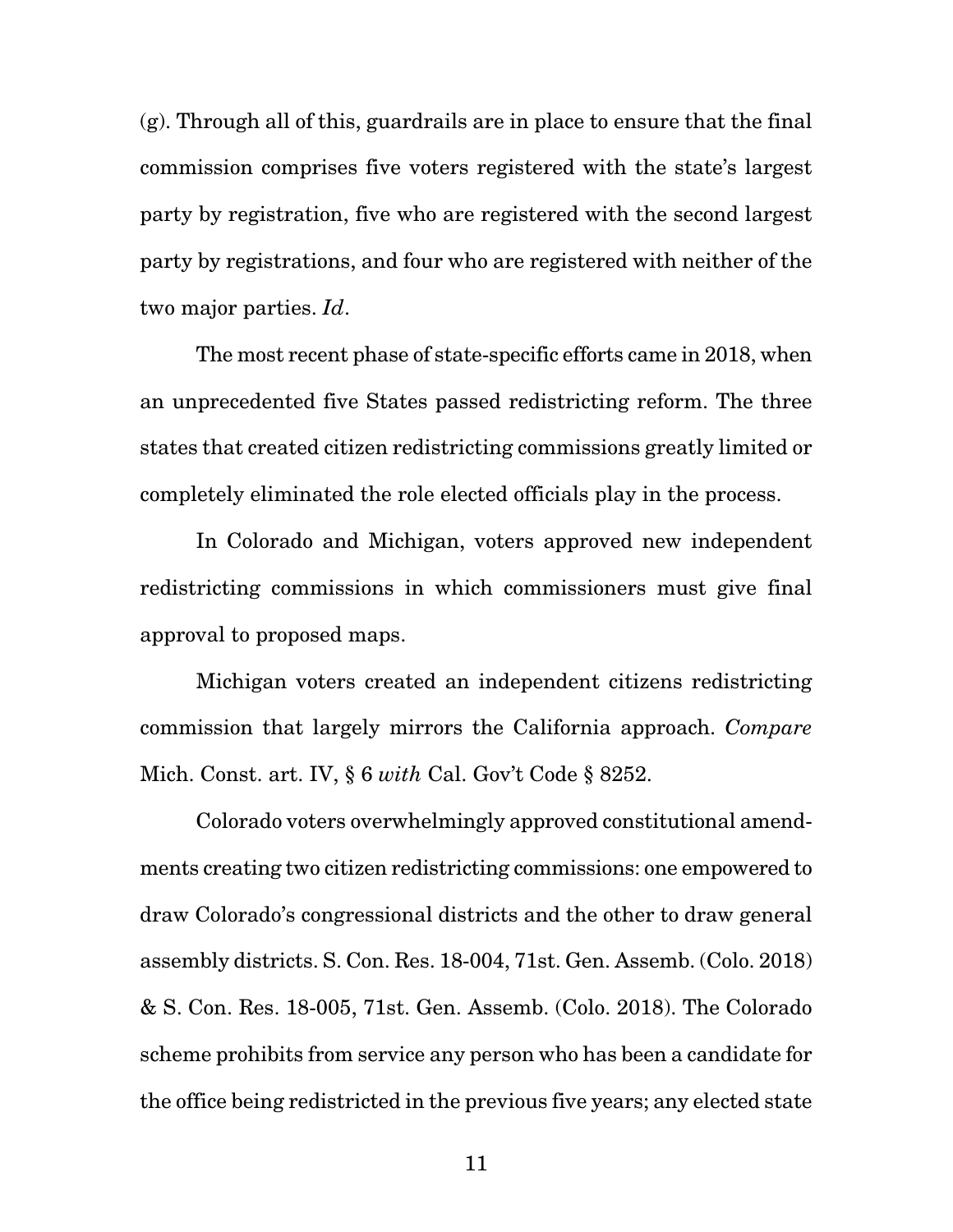public official, lobbyist, or political party official above the precinct level in the previous three years; and any member of the other redistricting commission. Colorado allows legislators to appoint commissioners but only from a list that has been pre-screened for the conflicts listed above and randomly reduced in size. Colo. Const. art. V, §§ 44.1, 47.

Utah and Missouri also passed redistricting measures in 2018. Utah's Proposition 4 created an advisory redistricting commission that limits the role of elected officials in the redistricting process. The citizen advisory commission is responsible for drawing congressional and state legislative districts. Legislators, in turn, must approve each map without amendment, or reject it. Utah Code §§ 20A-19-201, 20A-19-204. A person is prohibited from service on Utah's citizen advisory commission if they have been, in the four years prior to service, candidates or holders of elected or political party office, lobbyists, paid political party officials, employed by Congress or the Utah Legislature, or in a direct-report position to certain state officials. *Id*.

Missouri's reform is unique; it creates an office of a nonpartisan demographer to draw state legislative districts. The Missouri measure disqualifies for service those who have served in an elected partisan position at any time in the last four years. Mo. Const. art. III, § 3(b). In addition, the leaders of the two major parties in the state senate must select the demographer by mutual agreement. *Id*.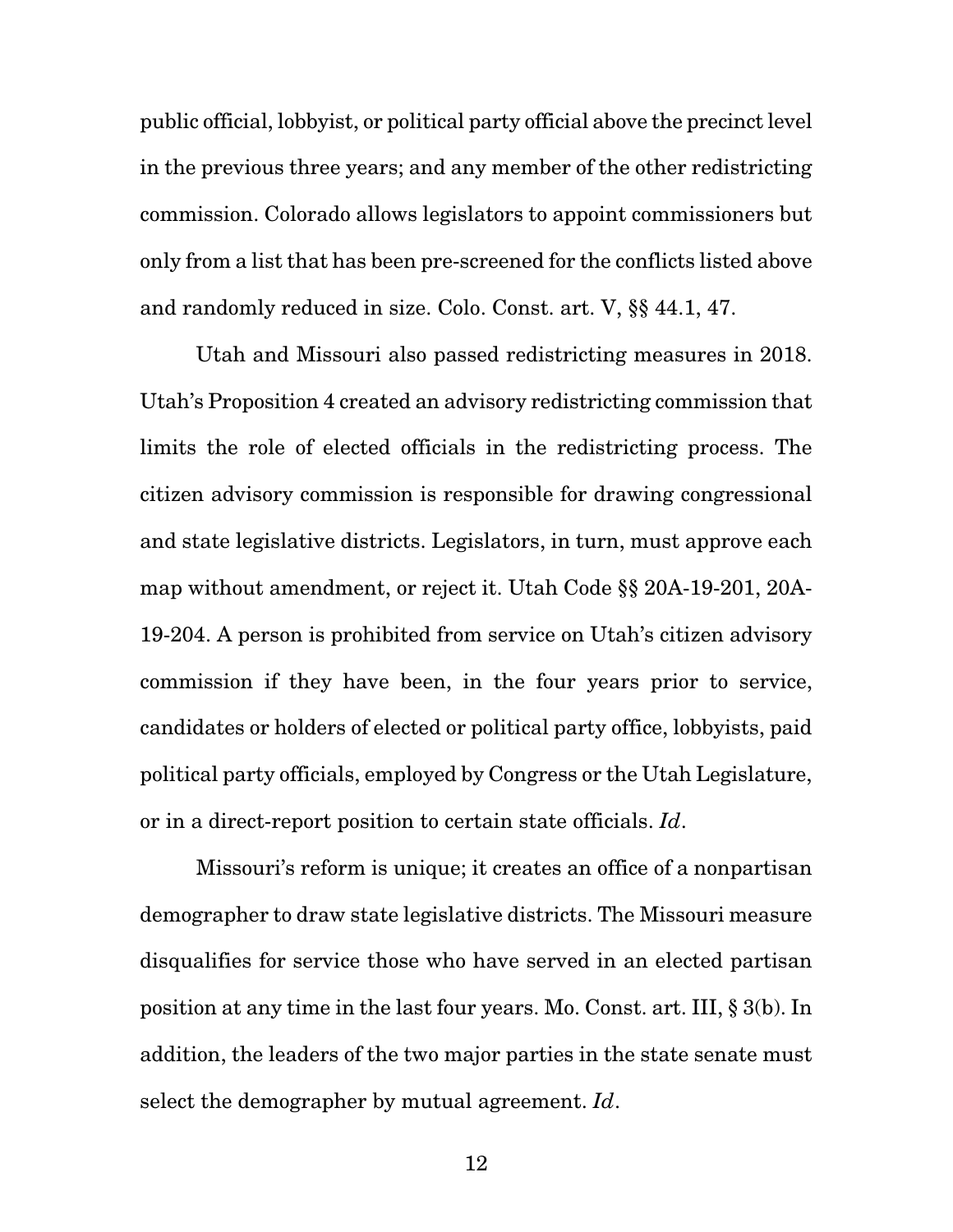Crucially, conflict-of-interest redistricting reforms are not limited to statewide measures. At least 25 localities likewise have created redistricting commissions that empower individuals who are not elected officials to draw county, city, and school board districts. These jurisdictions are located throughout the country, including in Arizona, California, Texas, Hawaii, Minnesota, New York, New Mexico, and Washington.<sup>5</sup> While each of the 25 jurisdictions have different approaches to conflict-of-interest restrictions, many of them closely resemble Michigan's approach.

A reversal of the denial of preliminary injunctive relief in this case would imperil these promising reforms all across the country. Reforms that include conflict-of-interest limitations are common. A reversal here would therefore impact not only Michigan, but state reforms everywhere. Appellants in effect are asking this Court to return control of redistricting to political insiders, despite that reforms such as these have been cited favorably by the Supreme Court. *See Rucho*, 139 S. Ct. at 2507. The Court should not accept this invitation to subvert the will of Michigan voters and place in legal jeopardy every citizen redistricting commission in the United States.

 $\overline{a}$ 

<sup>5</sup> *See* California Local Redistricting Project, *Ordinance Database*, perma.cc/4QZK-77VD (collecting examples). *See also, e.g.*, Austin City Charter art. II, § 3; City of Santa Fe Code of Ordinances ch. 6-18; Long Beach City Charter art. XXV.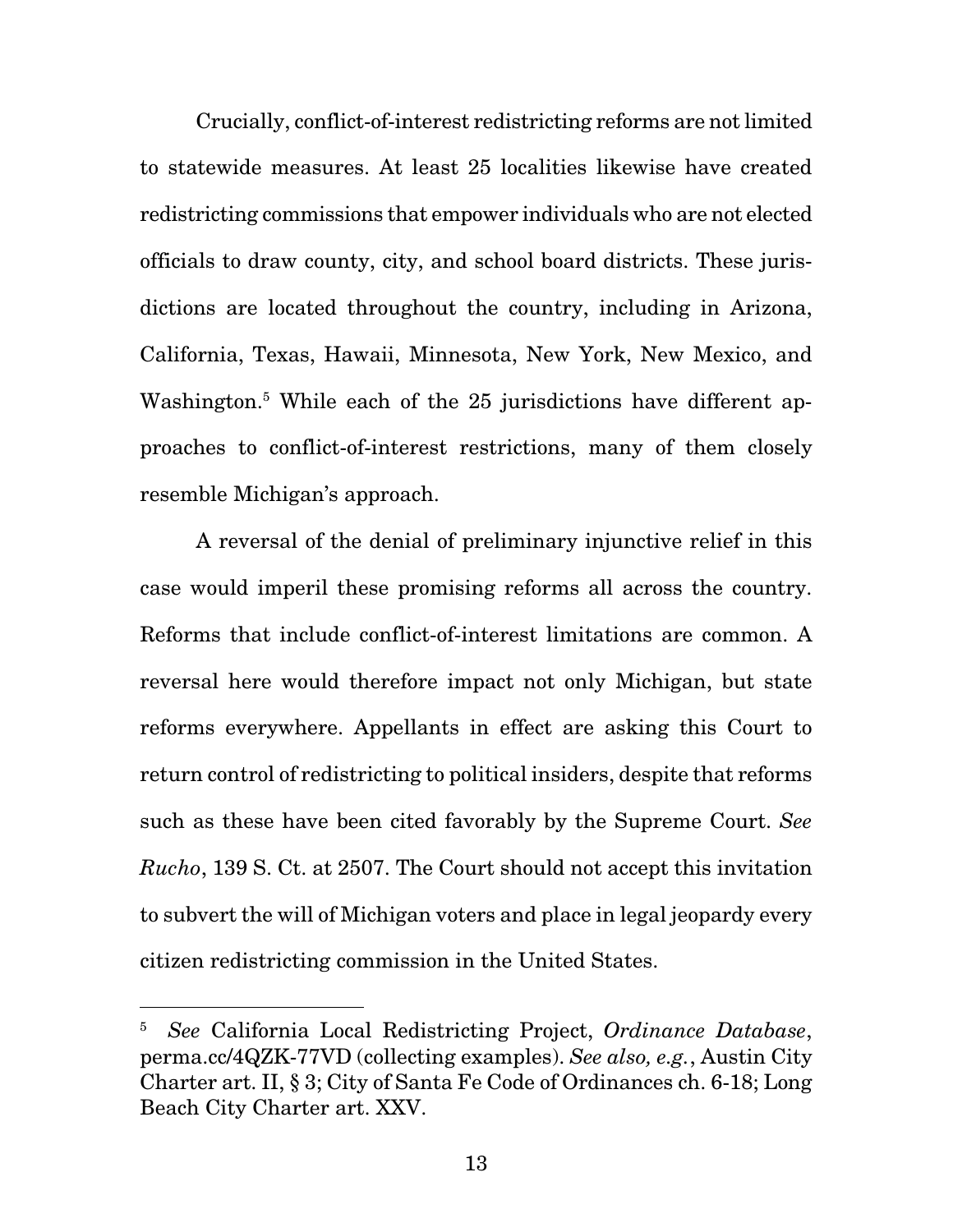### **B. The worst examples of destructive, antidemocratic behavior in redistricting are perpetrated by individuals with clear conflicts of interest**

**1.** The proliferation of anti-conflict-of-interest provisions in States across the country should not be surprising. As common sense suggests, placing the power to redistrict in the hands of partisan insiders poses a manifest threat to democracy. Indeed, political insiders involved in partisan redistricting rarely hide their antidemocratic motives. As the president of the state senate proudly proclaimed with respect to Maryland's redistricting in the 2000s, for example, conflicted political insiders planned to "break out the machine guns" against their political opponents, using district lines to "bury [them] six feet deep, faces up, so they won't come out for 20 years." *See Mike Miller on Mike Collins: 'Fake News' from a 'partisan hack'*, MarylandReporter.com, perma.cc/BTC6-FG8H.

The objective in such cases is undeniable: to secure control of state legislatures and federal congressional delegations for one political party, wholly regardless of whether that party actually has the support of the majority of voters of the State. *See, e.g.*, Respondents' Br. 5, *Gill v. Whitford*, 138 S. Ct. 1916 (2018), perma.cc/7VLE-PXFZ. And the problem is worsening. Recent advances in technology have allowed elected officials to manipulate districts with unprecedented effectiveness. With these devastating tools in hand, political insiders have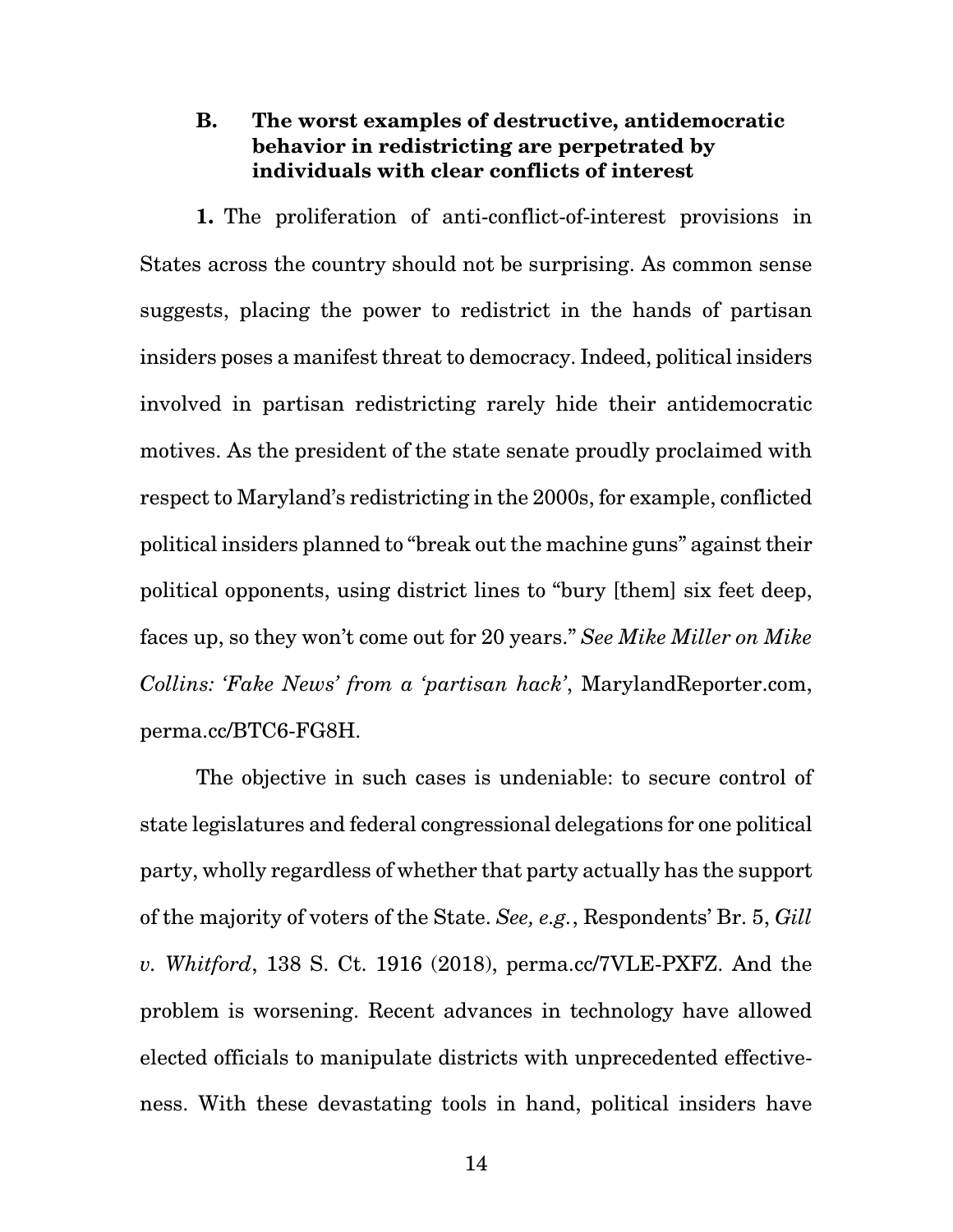played central roles in some of most efficient gerrymanders in the Nation's history. The result has been less competitive elections and less responsive elected officials. In 2010, for example, just 70 of the 435 U.S. House districts had a competitive partisan balance; after redistricting in 2011, that number declined further, to 53. *See* FairVote, *Gerrymandering*, perma.cc/N3KL-666M.

Competitive elections are integral to holding politicians accountable. When districts are "safe" for a particular politician or party through gerrymandering, it reduces accountability and makes the legislature less responsive. Some gerrymanders have benefitted Democrats and others have benefitted Republicans, but they share one common characteristic: a nearly total lack of regard for the interests of the People in fair representation.

**2.** Anti-conflict-of-interest provisions are essential to the effective functioning of independent redistricting commissions as a prophylactic against this outcome. Experiences across the country bear this out beyond dispute.

*California.* Michigan's redistricting commission is modeled closely on California's Citizens Redistricting Commission. The redistricting cycle following the 2000 census was the last in which California's legislature was empowered to draw districts. In that final cycle, 20 of California's 32 Democratic representatives each paid Michael

15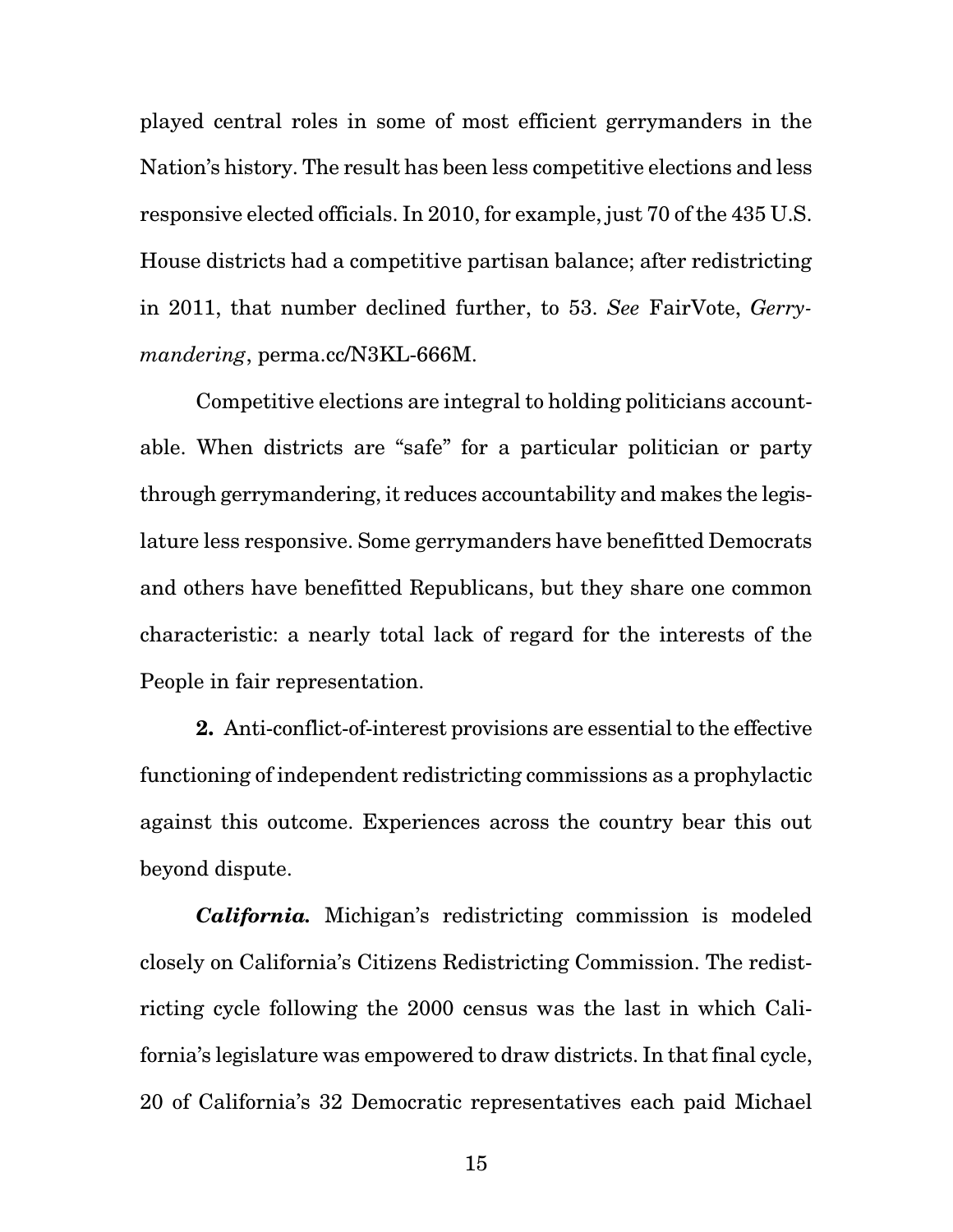Berman, the redistricting consultant hired to draw the map, \$20,000 to ensure that he would draw a district in which they were likely to win. In 2001, U.S. Rep. Loretta Sanchez stated "I spend \$2 million [campaigning] every election. If my colleagues are smart, they'll pay their \$20,000 and Michael [Berman] will draw the district they can win in. Those who have refused to pay? God help them." *See* Editorial, *Prop. 27 would strangle redistricting reform in the cradle*, Orange County Register (Sept. 17, 2010), perma.cc/H652-BVZG. Berman was the consummate political insider; among other things, he was the brother of Congressman Howard Berman.

Having been paid his ransom, Berman delivered. In the five congressional elections in which all 53 of California's U.S. House districts were contested using the districts Berman drew, partisan control of a district changed just one time in one district. That's *one* out of 265 congressional contests.

*Florida.* Even States that have banned the use of partisan data in map-drawing have often found their efforts subverted when political insiders are allowed a continued role in redistricting. In 2010, Florida voters enacted what was known as the "Fair Districts Amendments," banning the use of partisan intent in map-making. *League of Women Voters of Fla. v. Detzner*, 172 So. 3d 363, 369 (Fla. 2015). The measure was meant to end partisan gerrymandering. *Id*.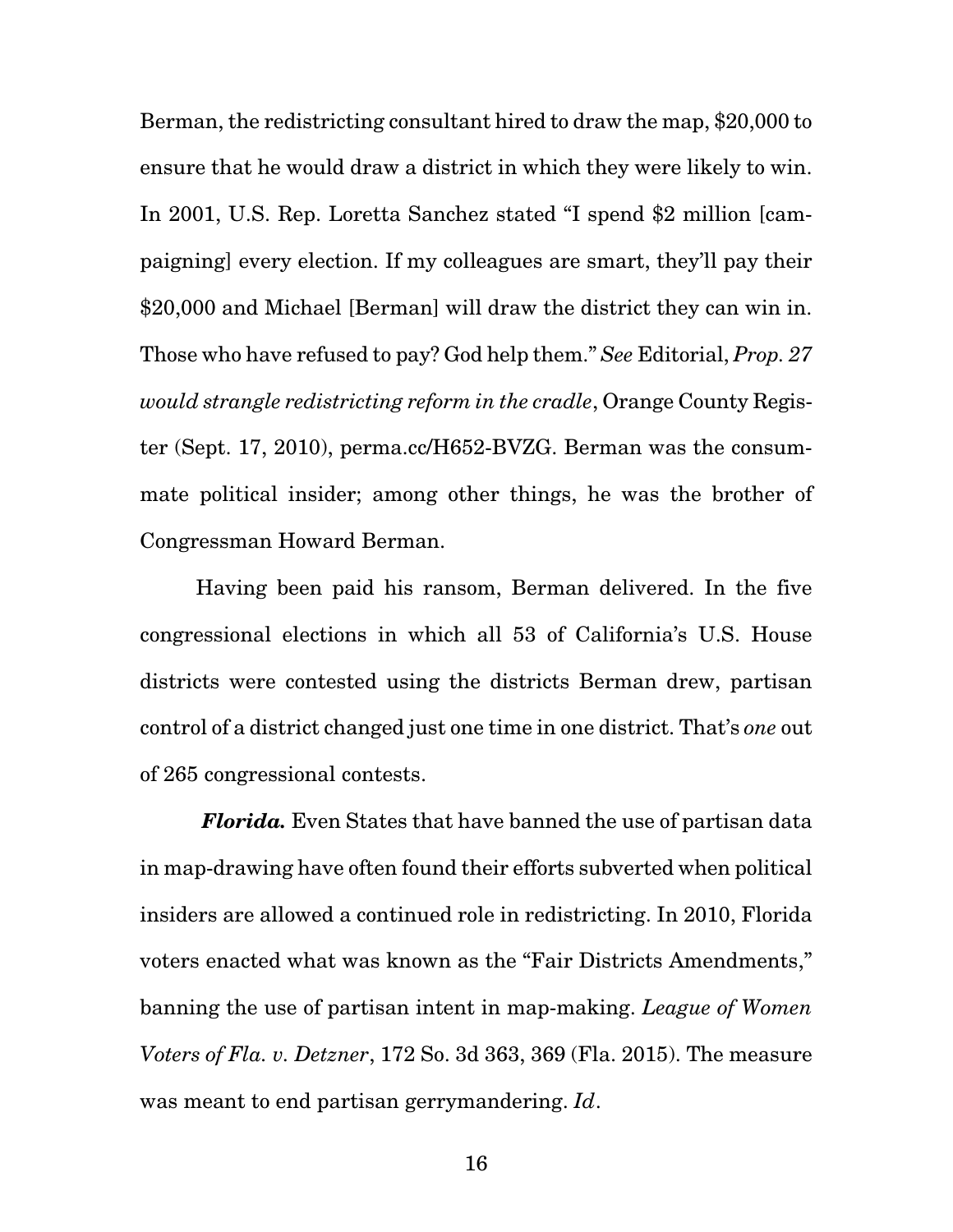Just one month after the voters passed the Fair Districts Amendments, then-Speaker of the Florida House Dean Cannon met with political operatives at Republican headquarters to discuss matters related to redistricting. *Detzner*, 172 So. 3d at 379. There, Cannon and his political operatives conspired to present several plans to the Florida legislature, making the final result appear compliant with the Fair Districts Amendment. *Id.* at 379-380. Yet email records show that the conflicted political operatives were actively involved in the drafting and submission of several proposed maps as well as strategic planning to help ensure that unbalanced, unfair maps ultimately were enacted. *Id*. at 379-380, 383. Republican legislators worked side-by-side with these operatives at Republican Party headquarters to adjust the maps to favor Republican incumbents. *Id*. at 380-383.

The maps that these political consultants drafted and revised were not mere suggestions. The maps that they proposed—the maps that were supposed to be drafted without partisan motives—were the maps that were eventually enacted by the legislature. The political insiders' proposed changes systematically benefited Republicans.6

 $\overline{a}$ 

<sup>6</sup> As is often the case, Speaker Cannon and his political operatives attempted to cover up their efforts to inject partisanship into the districting process. Apart from avoiding and deleting emails, they even tried to plant their gerrymandered map in the redistricting record as a submission by an independent citizen. The individual in question, Alex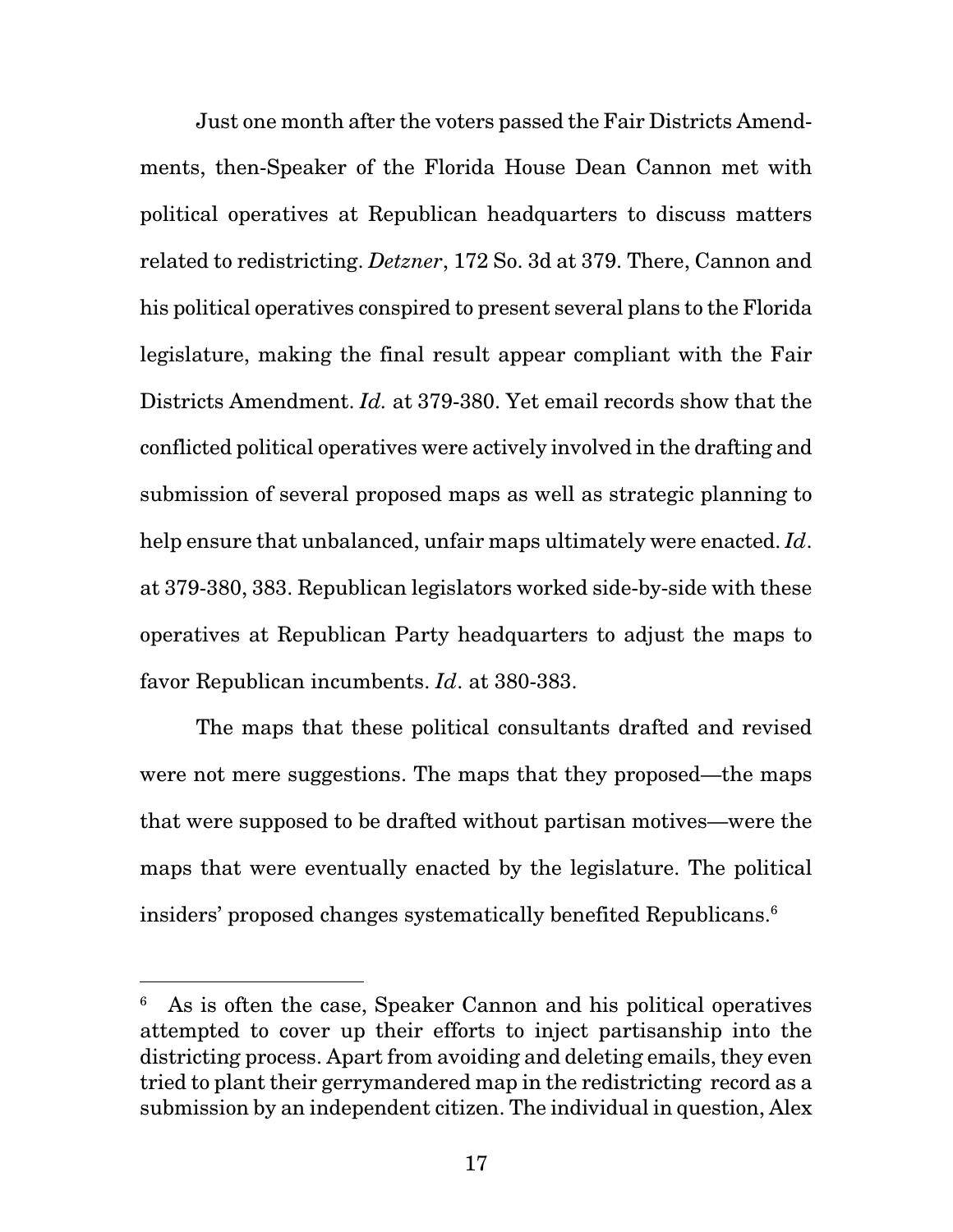*Ohio***.** Ohio's most recent redistricting cycle similarly exemplifies the partisan manipulation that permeates the process when it is controlled by elected officials and those closest to them. Using an almost comical euphemism, political consultants hired by Republican state legislators drew Ohio congressional districts in a hotel room the consultants nicknamed "the bunker." See Rich Exner, *Emails, documents are stark reminder of Ohio's secret gerrymandering process*, Cleveland.com (Nov. 1, 2017), perma.cc/U5AA-CRHX.

Early in the process, national and Ohio Republicans determined that Ohio's 16-district U.S. House map should produce a preordained outcome of 12 districts represented by Republicans and four represented by Democrats for the entire decade. *See* Plaintiffs' Proposed Conclusions of Law and Post-Trial Brief, at 38, *Ohio A. Philip Randolph Institute v. Householder*, 1:18-cv-00357 (D. Ohio Mar. 23, 2019), perma.cc/84WL-X4LG. Consistent with this goal, access to the bunker was strictly limited to Republican political operatives, the chief of staff to the Republican Speaker of the Ohio House, and their invitees. *Id.* at 34. None of the five public hearings organized by the redistricting

-

Posada, denied ever having designed or submitted this map. The map was (surprise!) identical to the one drafted by the political operatives and enacted by the Republican-dominated legislature. *See generally* Kathleen McGrory and Michael Van Sickler, *Emails detail GOP consultants' mission to circumvent Fla.'s gerrymandering ban*, Tampa Bay Times (Nov. 24, 2014), perma.cc/SWT7-DE2R.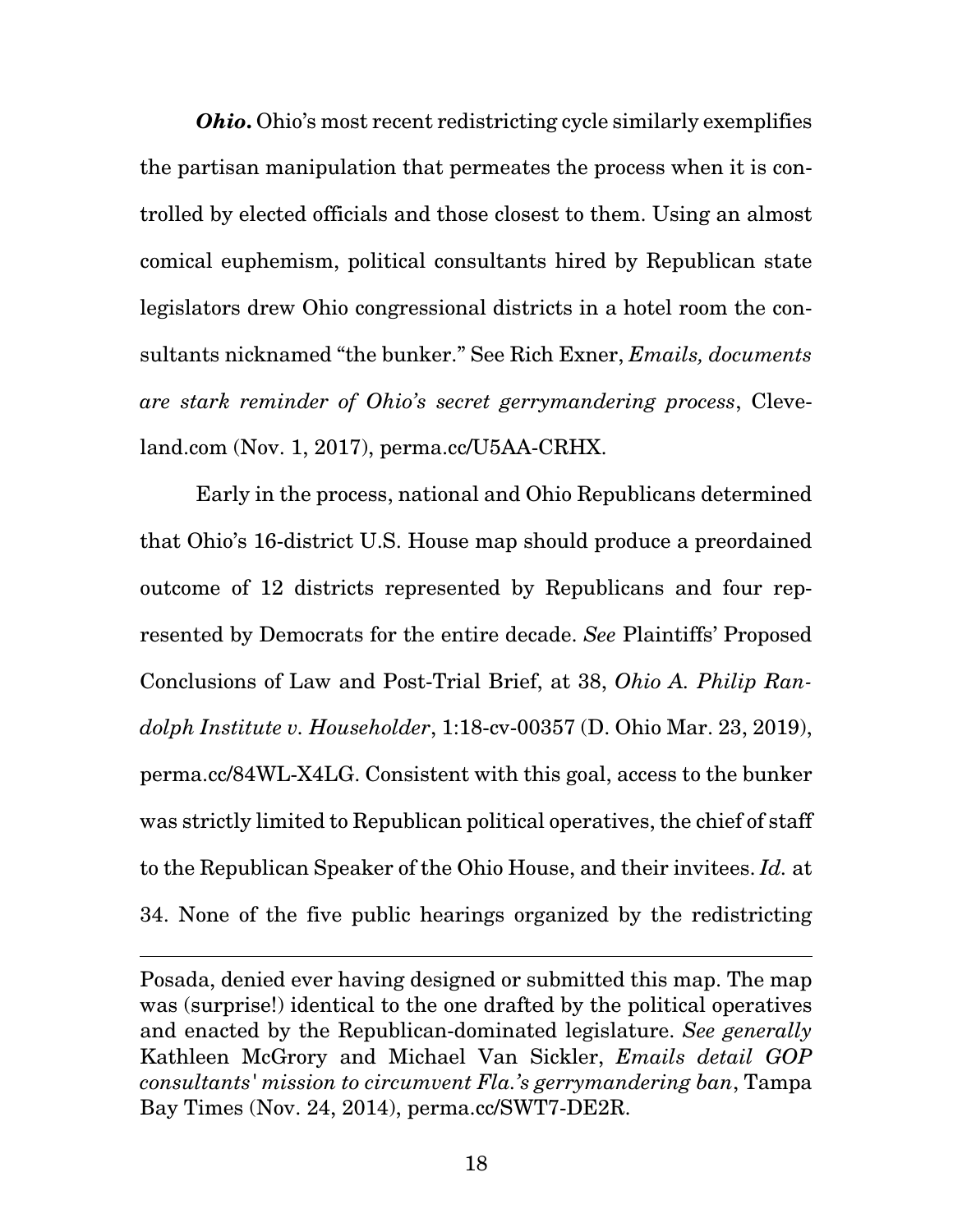committees of each chamber of the legislature included any consideration of the maps operatives drafted in the bunker. *Id*. at 35.

Republican operatives treated communities as chess pieces in a game to guarantee political outcomes. Tom Whatman, executive director for then-House Speaker John Boehner's political organization, conceived (for example) of the "Hamilton County Sinkhole" strategy. *Id*. at 34-35. The purpose of this strategy was to create a "packed" Democratic district in Hamilton County that would make it easier for Republicans to win surrounding districts. The "Sinkhole" and other efforts succeeded with the scientific precision that political insiders had hoped for: In the four House elections conducted using these maps, Democratic candidates won 47, 40, 42, and 47 percent of the vote. Yet in each of those years, the maps drawn in the bunker gave Democrats just 25 percent of the seats (four of 16).

 Conflicted operatives also used district lines to grant favors to political donors. For example, drafters surgically placed several Timken Corporation plants, part of the Timken headquarters, and the Timken technology center in Representative Jim Renacci's district by carving them out from the surrounding industrial areas. One likely reason for these extraordinary efforts was the \$124,000 that Timken executives and board members had contributed to Renacci's campaign. *See* Robert Wang, *16th District lines drawn around Timken plants*, CantonRep-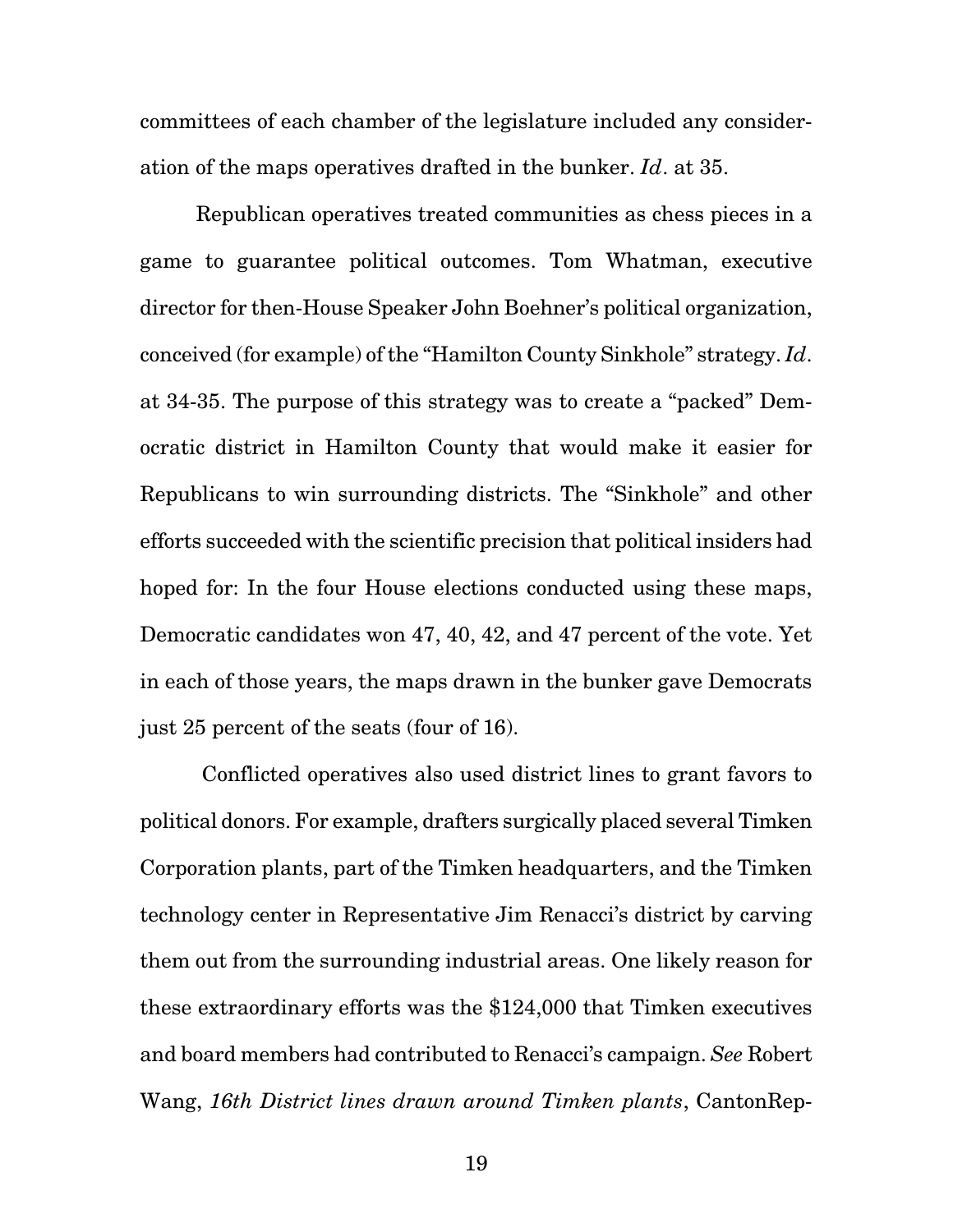.com, perma.cc/AA7V-P9LT. Perhaps not surprisingly, Jane Timken is the current chair of the Ohio Republican Party.

*Maryland.* Redistricting abuses by political insiders are an equal opportunity problem. A collaboration between then-Governor Martin O'Malley and longtime incumbent Democrats in the General Assembly and Congress resulted in one of the most egregious gerrymanders in the country in 2010. *Benisek v. Lamone*, 348 F. Supp. 3d 493, 507 (D. Md. 2018), *vacated and remanded sub nom. Rucho v. Common Cause*, 139 S. Ct. 2484 (2019). With little regard for communities of interest, Democrats approved a new Sixth Congressional District by connecting residents of sparsely-populated rural western Maryland with the distant, densely-populated, and overwhelmingly Democratic Washington, D.C. suburbs. *Id*. "The result of the wholesale recomposition of the Sixth District was precisely as intended and predicted": it flipped from a safe Republican district to a safe Democratic district. *Id.* at 507.

This outcome was the result of efforts by the Governor's Redistricting Advisory Commission, which was stacked with political insiders. Those insiders, in turn, worked closely with Democratic congressional incumbents and a partisan consultant to draw their map. *Benisek,* 348 F. Supp. 3d at 502-503. Despite 12 public hearings across Maryland, Commission Chair (and O'Malley's chief legislative officer) Jeanne Hitchcock could not recall a single example of public input resulting in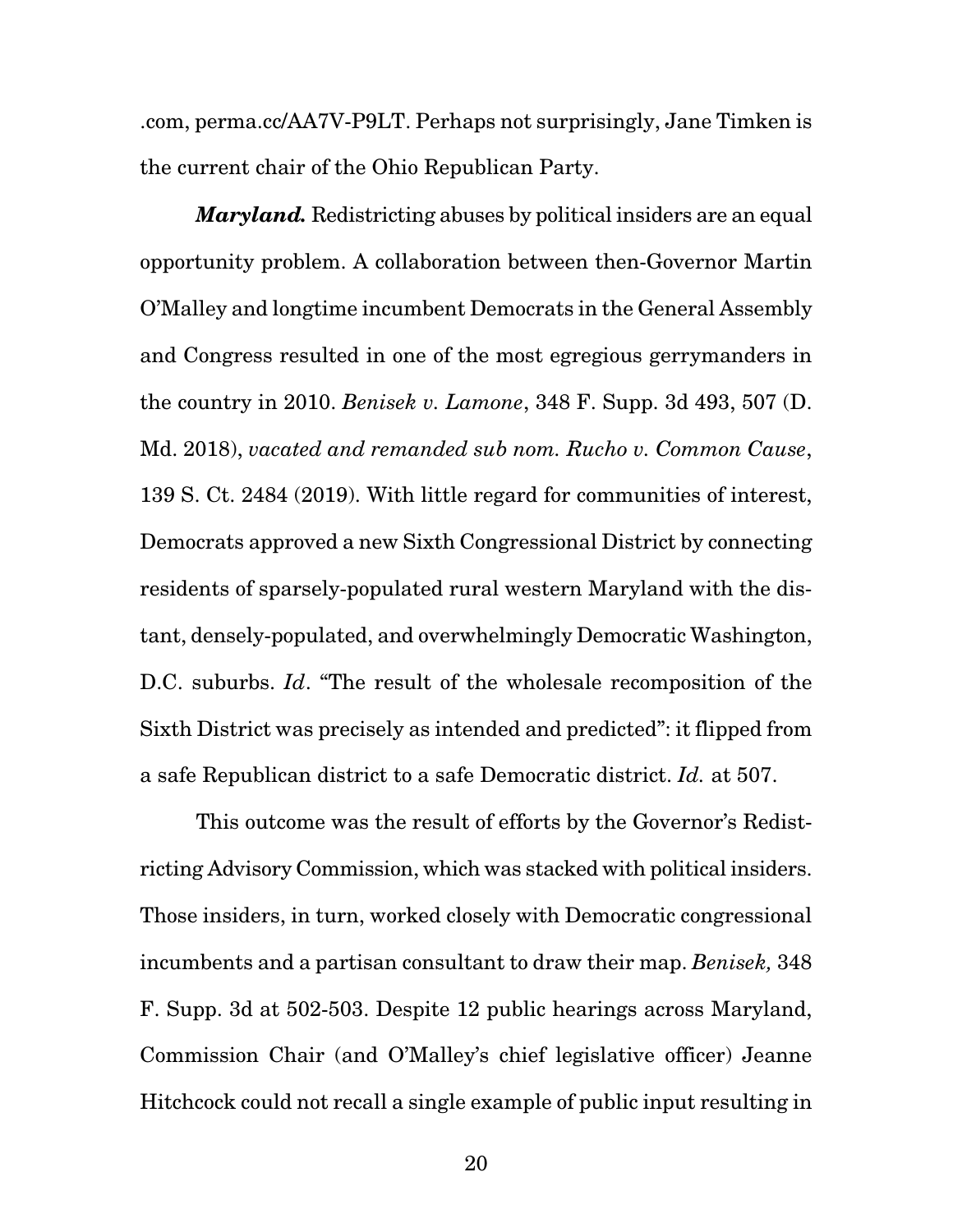a change to the proposed map. The explanation for the total irrelevance of public input was plain: O'Malley and other insiders didn't *care* what voters wanted because they saw it as their duty to draw the Sixth Congressional District to favor Democrats. *Id*. at 517-518.

This is what happens when political insiders are allowed to play a role in redistricting—a complete undermining of democratic elections. And these are just a few examples among scores more. The Court should not clear the path for continued abuses.

#### **II. AMERICAN SOCIAL AND ECONOMIC PROSPERITY DEPENDS ON HEALTHY DEMOCRATIC INSTITUTIONS**

Conflicts of interest in redistricting undercut the fundamental premise that our republican form of government is representative. By ensuring fewer competitive races, gerrymandered maps discourage voter participation, make the public more distrustful of government, and reduce the responsiveness of elected representatives. Theodore R. Boehm, *Gerrymandering Revisited—Searching for a Standard*, 5 Ind. J. L. & Soc. Equality 59, 62 (2016); D. Theodore Rave, *Politicians As Fiduciaries*, 126 Harv. L. Rev. 671, 684-685 (2013); Daniel R. Ortiz, *Got Theory?*, 153 U. Pa. L. Rev. 459, 486–87 (2004). Gerrymandered maps thus turn the very purpose of periodic redistricting—to make the legislature *more* responsive, not less so—on its head.

The cost to American society of gerrymandering—that is, of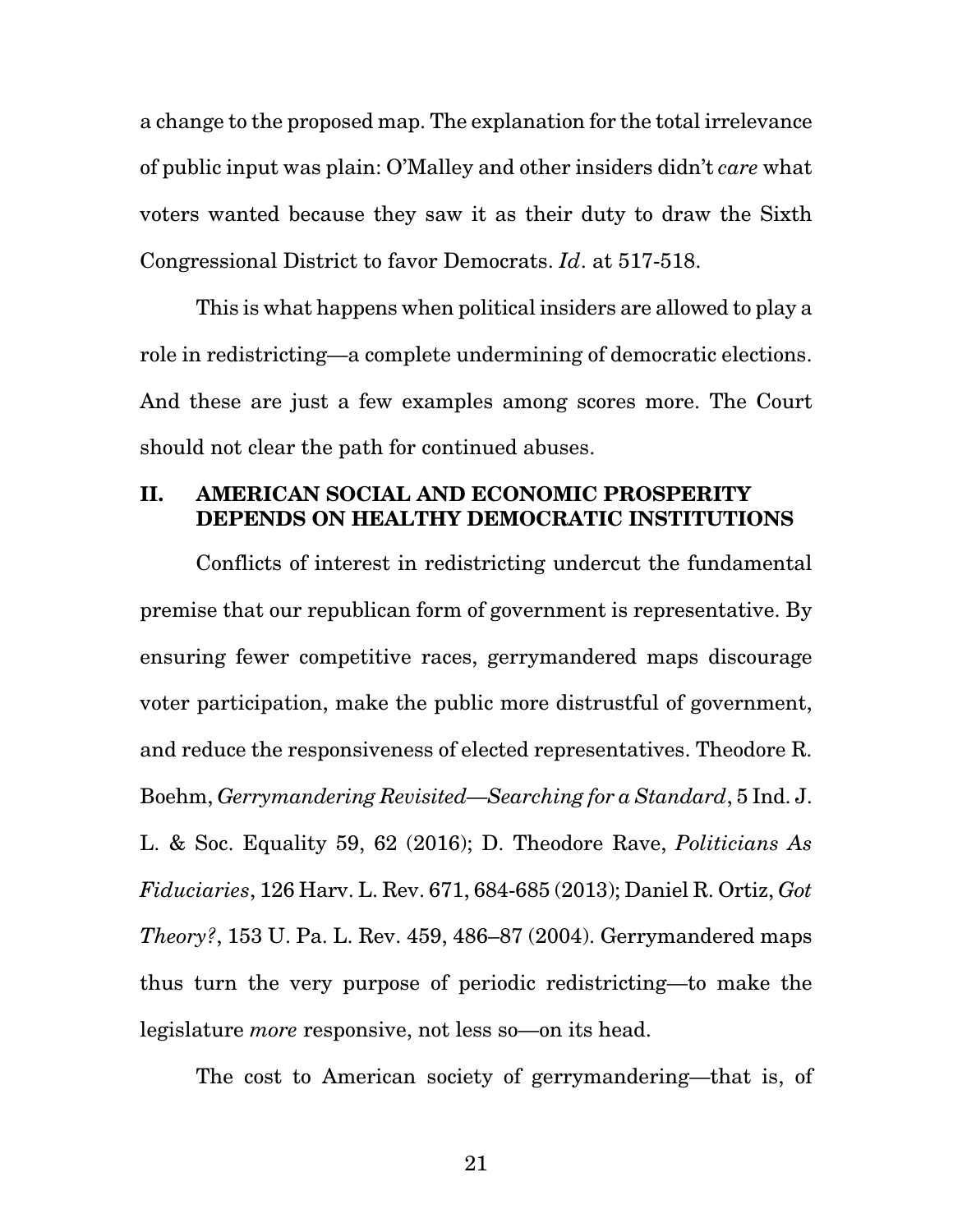redistricting by conflicted political insiders—is far greater than an abstract injury to our national democratic values. Unfairly drawn districts also encourage extreme partisanship. To the extent that incumbents in these gerrymandered districts are worried about electoral consequences, it is in the primary election, not the general election. And because primary elections draw out fewer, more extreme voters than general elections, it is politically advantageous for incumbents to take more extreme partisan positions. More extreme partisan positions means less flexibility for reaching compromises and more legislative gridlock. Not only do gerrymandered maps produce less responsive government bodies, in other words, but they make it harder for those bodies to do the complicated work of governing. *See* Michael E. Porter, et al., *A Recovery Squandered* at 22, Harvard Business School (Dec. 2019), perma.cc/EL93-Z2K5 ("These structural problems, chiefly plurality voting and partisan primaries, ensure that moderates need not apply; that those who seek compromise are punished; and that Independents and third parties are locked out.").

For these reasons, allowing the participation of conflicted individuals in redistricting also inflicts a massive economic cost. The World Bank shows a strong correlation between effective democratic institutions and economic opportunity and growth. *See* Daron Acemoğlu, et al., *Democracy Does Cause Growth*, NBER Working Paper No. 20004 (Mar.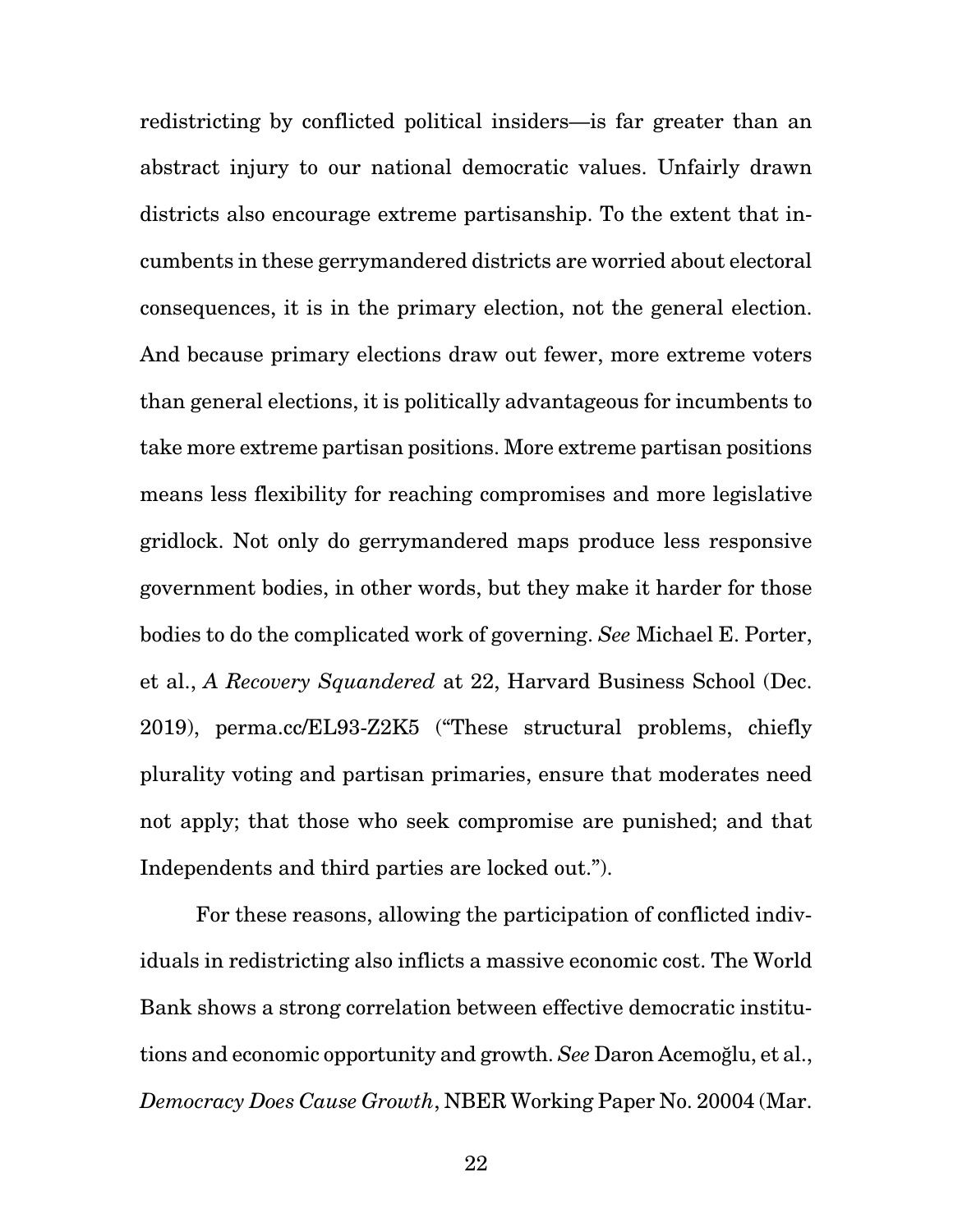2014), perma.cc/C4QP-KPD7. There are proven "positive effects of democracy on economic reforms, private investment, the size and capacity of government, and a reduction in social conflict." Daron Acemoğlu, et al., *Democracy and Economic Growth: New Evidence*, ProMarket (Feb. 6, 2018), perma.cc/6JXQ-562S.

According to a recent Harvard Business School Report, political dysfunction is the single greatest obstacle to U.S. economic growth. *See* Porter, *Recovery Squandered*, *supra*. "Unhealthy competition in the political system, stemming from rampant optimization of self-serving rules and structures," the report explains, "is the root cause of the decades-long inability of our government to make progress on America's most pressing economic and social problems." *Id*. at 19.

In sum, gerrymandering creates unnaturally uncompetitive districts that suppress democracy and injure our economy. Redistricting reforms like Michigan's are an essential tool for combatting this problem—and for those reforms to work, conflicted political insiders must be barred from participation.

23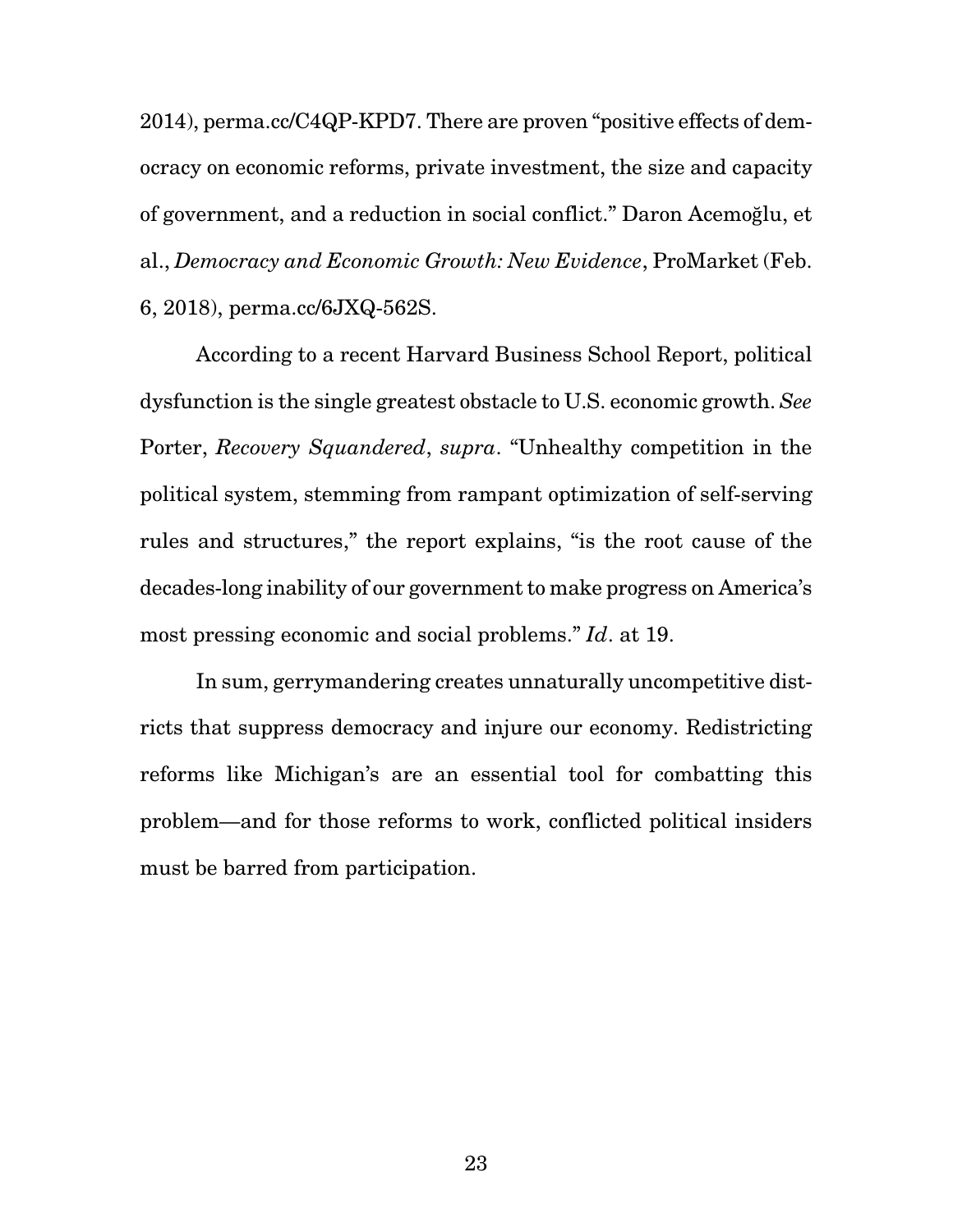#### **CONCLUSION**

The court should affirm the judgments below.

Respectfully submitted,

/s/ *Michael B. Kimberly* 

KATHAY FENG DAN VICUÑA *Common Cause Los Angeles Office 453 S. Spring Street, Suite 401 Los Angeles, CA 90013 (213) 623-1216*

MICHAEL B. KIMBERLY PAUL W. HUGHES ANDREW A. LYONS-BERG *McDermott Will & Emery 500 North Capitol Street NW Washington, DC 20001 (202) 756-8901 mkimberly@mwe.com*

*Counsel for Amici Curiae*